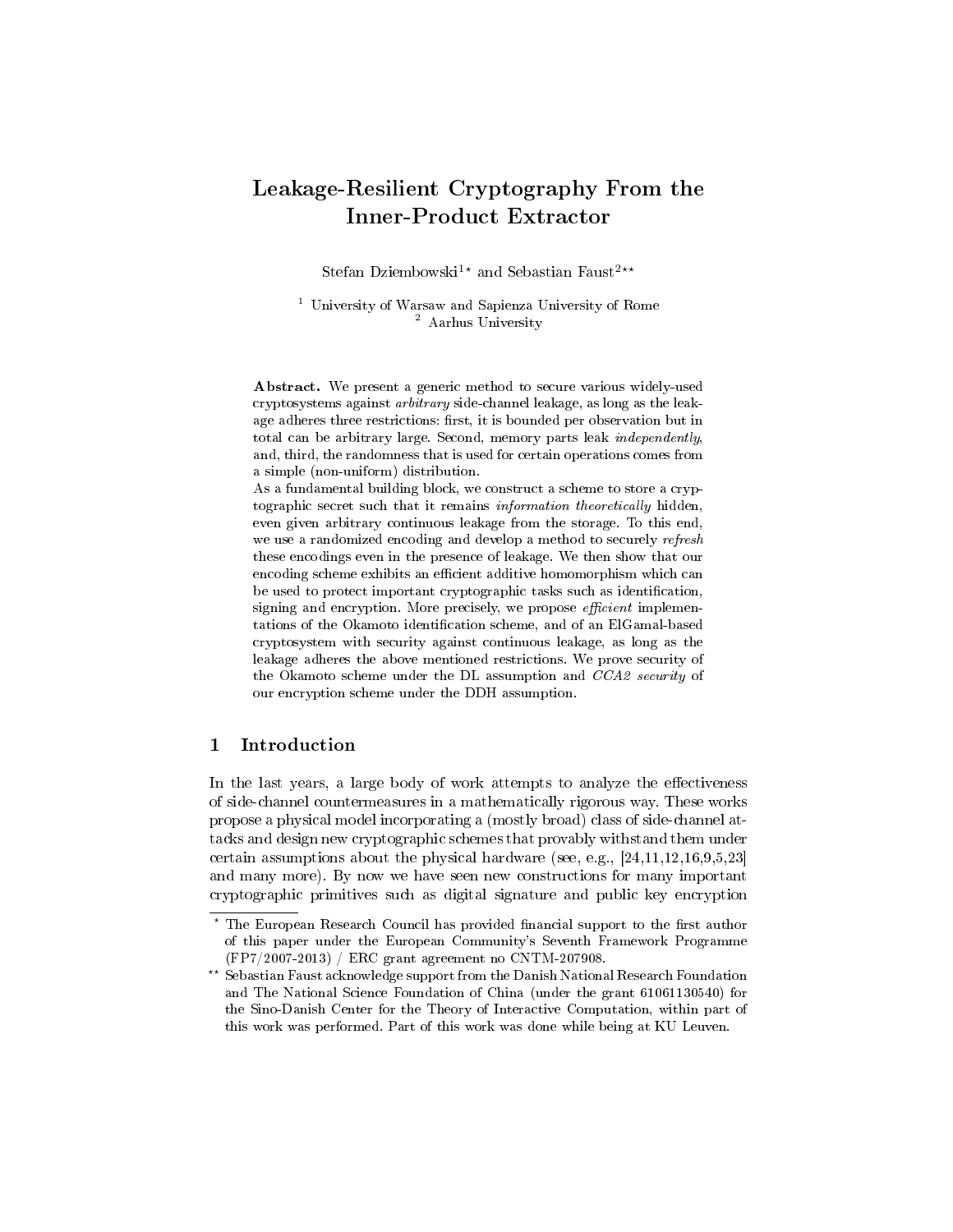schemes that are provably secure against surprisingly broad classes of leakage attacks.

Unfortunately, most of these new constructions are rather complicated nonstandard schemes, often relying on a heavy cryptographic machinery, which makes them less appealing for implementations on computationally limited devices. In this work, we take a different approach: instead of developing new cryptographic schemes, we ask the natural question whether standard, widelyused cryptosystems can be implemented *efficiently* such that they remain secure in the presence of continuous bounded leakage. We answer this question affirmatively, and show a *generic* way that "compiles" various common cryptosystems into schemes that remain secure against a broad class of leakage attacks.

Similar to earlier work, we make certain restrictions on the leakage. We follow the work of Dziembowski and Pietrzak [11], and allow the leakage to be arbitrary as long as the following two restrictions are satisfied:

- 1. **Bounded leakage:** the amount of leakage in each round is bounded to  $\lambda$ bits (but overall can be arbitrary large).
- 2. Independent leakage: the computation can be structured into rounds, where each such round leaks independently (we define the notion of a "round" below).

Formally, this is modeled by letting the adversary in each round choose a polynomial time computable leakage function  $f$  with range  $\{0,1\}^{\lambda}$ , and then giving her  $f(\tau)$  where  $\tau$  is all the data that has been accessed during the current round. In addition to these two restrictions, we require that our device has access to a source of correlated randomness generated in a *leak-free* way  $-e.g.,$  computed by a simple leak free component. We elaborate in the following on our leakage restrictions.

On the bounded leakage assumption. Most recent work on leakage resilient cryptography requires that the leakage is bounded per observation to some fraction of the secret key. This models the observation that in practice many side-channel attacks only exploit a polylogarithmic amount of information, and typically require thousands of observations until the single key can be recovered. This is, for instance, the case for DPA-based attacks where the power consumption is modeled by a weighted sum of the computation's intermediate values. We would like to mention that all our results also remain true in the entropy loss model, i.e., we do not necessarily require that the leakage is bounded to  $\lambda$  bits, but rather only need that the min entropy of the state remains sufficiently high even after given the leakage.

On independent leakages. In this paper, we assume that the memory of the device is divided into three parts L, R and C where  $(L, C)$  and  $(R, C)$  leak independently. To use the independent leakage assumption, we structure the computation into rounds, where each round only accesses either  $(L, C)$  or  $(R, C)$ . Similar assumptions have been used in several works [24,11,27,21,12].

On leak-free components. We require that devices that implement our schemes have access to a source of correlated randomness sampled in a leak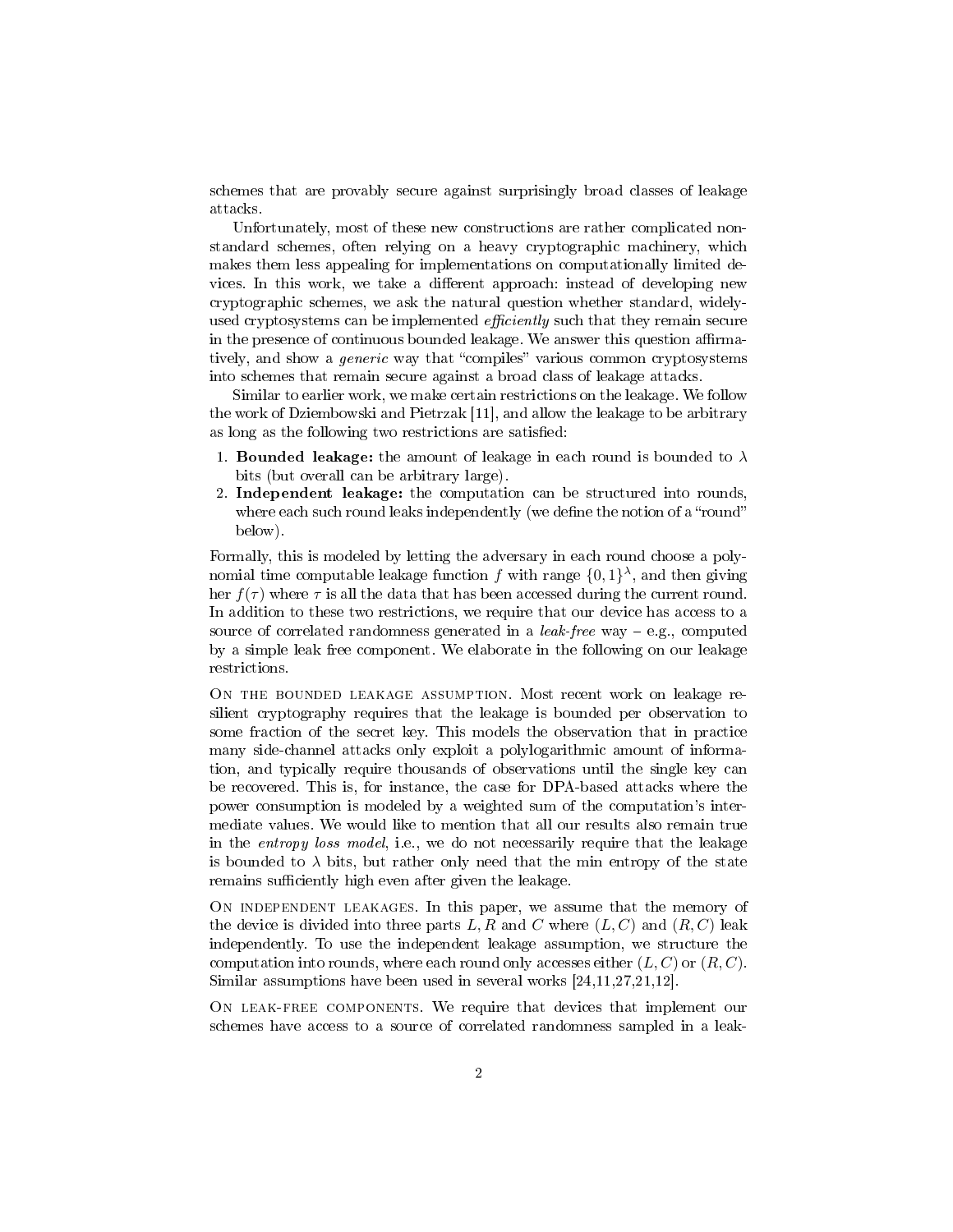free way. Such a source can, for instance, be implemented by a probabilistic leak-free component that outputs the correlated randomness. Of course, the assumption of a leak-free component is a strong requirement on the hardware, but let us argue why in our particular case it still may be a feasible assumption. As in earlier works that made use of leak-free components [15,13,20,16], we require that our component leaks from its outputs, but the leakage function is oblivious to its internals. To be more concrete, in the simplest case our component O outputs two random vectors  $A, B \leftarrow \mathbb{F}^n$  (with  $\mathbb{F}$  being a finite field and n being a statistical security parameter) such that their inner product is 0, i.e.,  $\sum_i A_i \cdot B_i = 0$ . We require that A gets stored on one part of the memory, while  $B$  gets stored on the other, thus, we require that  $A$  and  $B$  leak independently.

Our component  $\mathcal O$  exhibits several properties that are beneficial for implementations. First,  $\hat{\mathcal{O}}$  is simple and small. It can be implemented in size linear in  $n$ , as one simply needs to sample uniformly at random vectors  $A$  and  $(B_1, \ldots, B_{n-1})$  and computes the last element  $B_n$  such that  $\sum_i A_i \cdot B_i = 0$ . Second,  $O$  is used in a very limited way, namely, it is needed only when the secret key gets refreshed (cf. Section 1.2 for further discussion on this). Finally,  $\mathcal O$ does not take any inputs, and hence its computation is completely independent of the actual computation (e.g., encryption or signing) that is carried out by the device. This not only allows to test the component independently from the actual cryptoscheme that is implemented, but moreover makes it much harder to attack by side-channel analysis, as successful attacks usually require some choice (or at least knowledge) over the inputs.

#### 1.1 Leakage Resilient Standard Cryptographic Schemes

While in the last years tremendous progress has been made in the design of new cryptographic schemes with built-in leakage resilience, two common criticisms are frequently brought up:

- 1. Cryptographic schemes are rarely used stand-alone, but more often are part of an industrial standard. Even if desirable, it is unlikely that in the near future these standards will be adjusted to include recent scientific progress.
- 2. Many of the current leakage resilient cryptoschemes are complicated, rely on non-standard complexity assumptions and are often rather inefficient.

In this work, we are interested in techniques that allow for efficient leakage resilient implementations of widely-used cryptographic schemes. Before we given an overview of our contributions in the next section, we discuss some related literature that considered a similar question.

Leakage Resilient Circuit Compilers. One fundamental question in leakage resilient cryptography is whether any computation can be implemented in a way that resists certain side-channel leakages. This question has been studied in a series of works [19,13,20,16] and dates back to the work of Ishai et al. [19]. In

<sup>&</sup>lt;sup>3</sup> For simplicity, we assume that  $L_n$  is non-zero.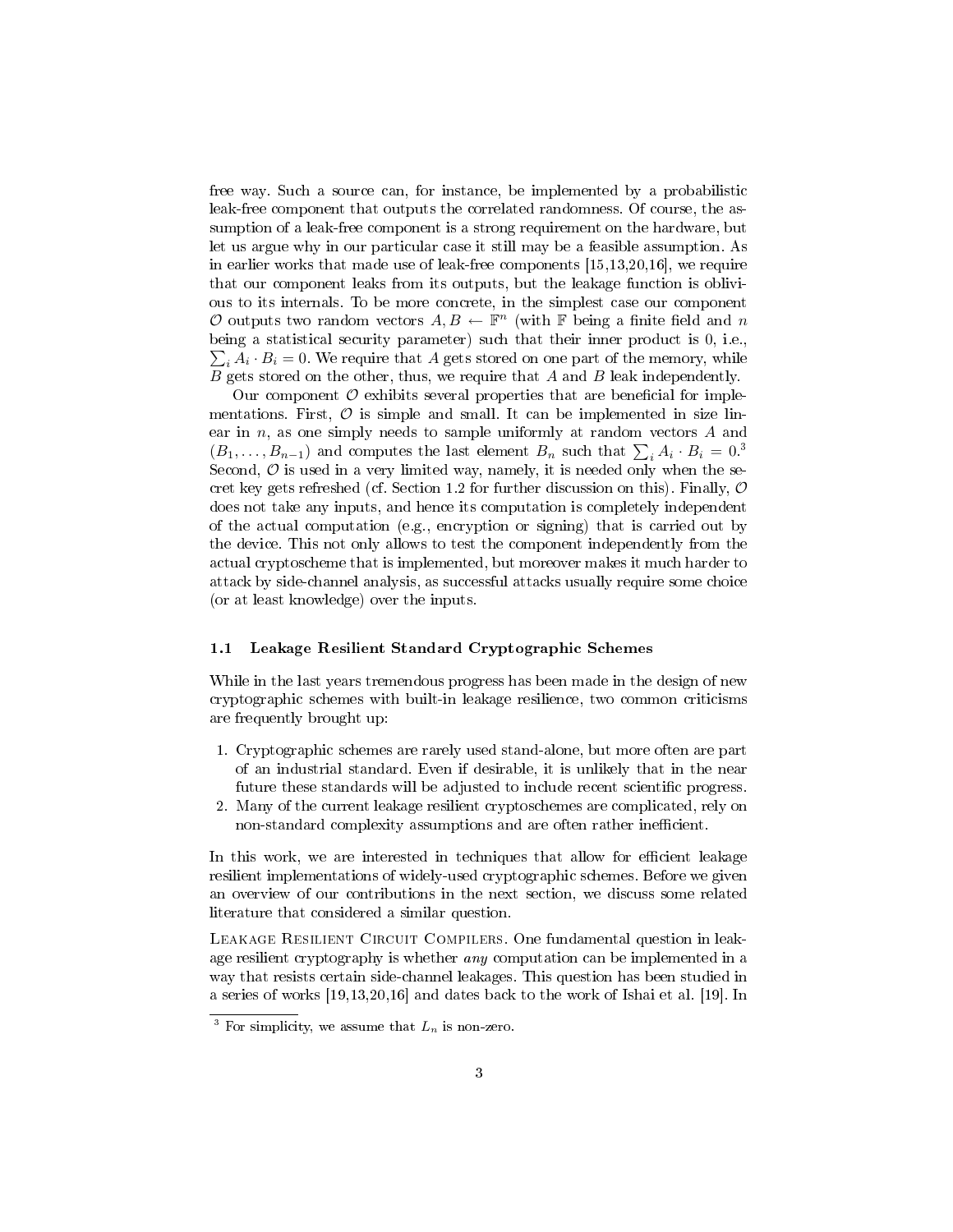particular, the works of Juma and Vahlis [20] and Goldwasser and Rothblum [16] study the question whether any computation can be implemented in a way that withstands arbitrary polynomial-time computable leakages. As a building block they use a public-key encryption scheme and encrypt the entire computation of the circuit. More precisely, the approach of Juma and Vahlis makes use of fully homomorphic encryption, while Goldwasser and Rothblum generate for each Boolean wire of the circuit a new key pair and encrypt the current value on the wire using the corresponding key. We would like to emphasize that all circuit compilers (except for the one of Ishai et al.) require leak-free components. Notice also that the work of Goldwasser and Rothblum and Juma and Vahlis requires the independent leakage assumption.

Leakage Resilient ElGamal. While circuit compilers allow to secure any (cryptographic) computation against leakage, they typically suffer from a large efficiency overhead. A recent work of Kiltz and Pietrzak [21] makes progress in this direction. The authors show that certain standard cryptographic schemes can be implemented *efficiently* in a leakage resilient way. The main weakness of this work is that the security proof is given in the generic group model.

#### 1.2 Our contribution

In this paper, we show a *generic* method to implement various standard cryptographic schemes that are provably secure in the above described leakage model. More precisely, we propose an efficient and simple implementation of the Okamoto authentication/signature scheme and of an ElGamal-based encryption scheme, and prove the security of our implementations under continuous leakage attacks. We also discuss why our techniques are fairly general and may find applications for the secure implementation of various other cryptographic schemes. As a fundamental tool, we introduce an information theoretically secure scheme to refresh an encoded secret in the presence of continuous leakage. We detail on our results below.

Leakage Resilient Refreshing of Encoded Secrets. Recently, Davi et al. [8] introduced the notion of leakage resilient storage (LRS). An LRS encodes a secret S such that given partial knowledge about the encoding an adversary does not obtain any knowledge about the encoded secret S. One of their instantiations relies on the inner product two-source extractor introduced in the seminal work of Chor and Goldreich  $[7]$ . In this scheme the secret S is encoded as a pair  $(L, R) \in \mathbb{F}^n \times \mathbb{F}^n$ , where  $\mathbb F$  is some finite field, and  $\langle L, R \rangle := \sum_i L_i \cdot R_i = S$ . Unfortunately, the construction of Davi et al. has one important weakness: it can trivially be broken if an adversary continuously leaks from the two parts  $L$ and  $R$ . The first contribution of this paper is to propose an efficient refreshing scheme for the inner product based encoding.

This is achieved by dividing the memory of the device into three parts  $L, R$ and C, where initially  $(L, R)$  are chosen uniformly subject to the constraint that  $\langle L, R \rangle = S$ , and C is empty. Our refreshing scheme Refresh takes as input  $(L, R)$ and outputs a fresh encoding  $(L', R')$  of S. The computation of Refresh will be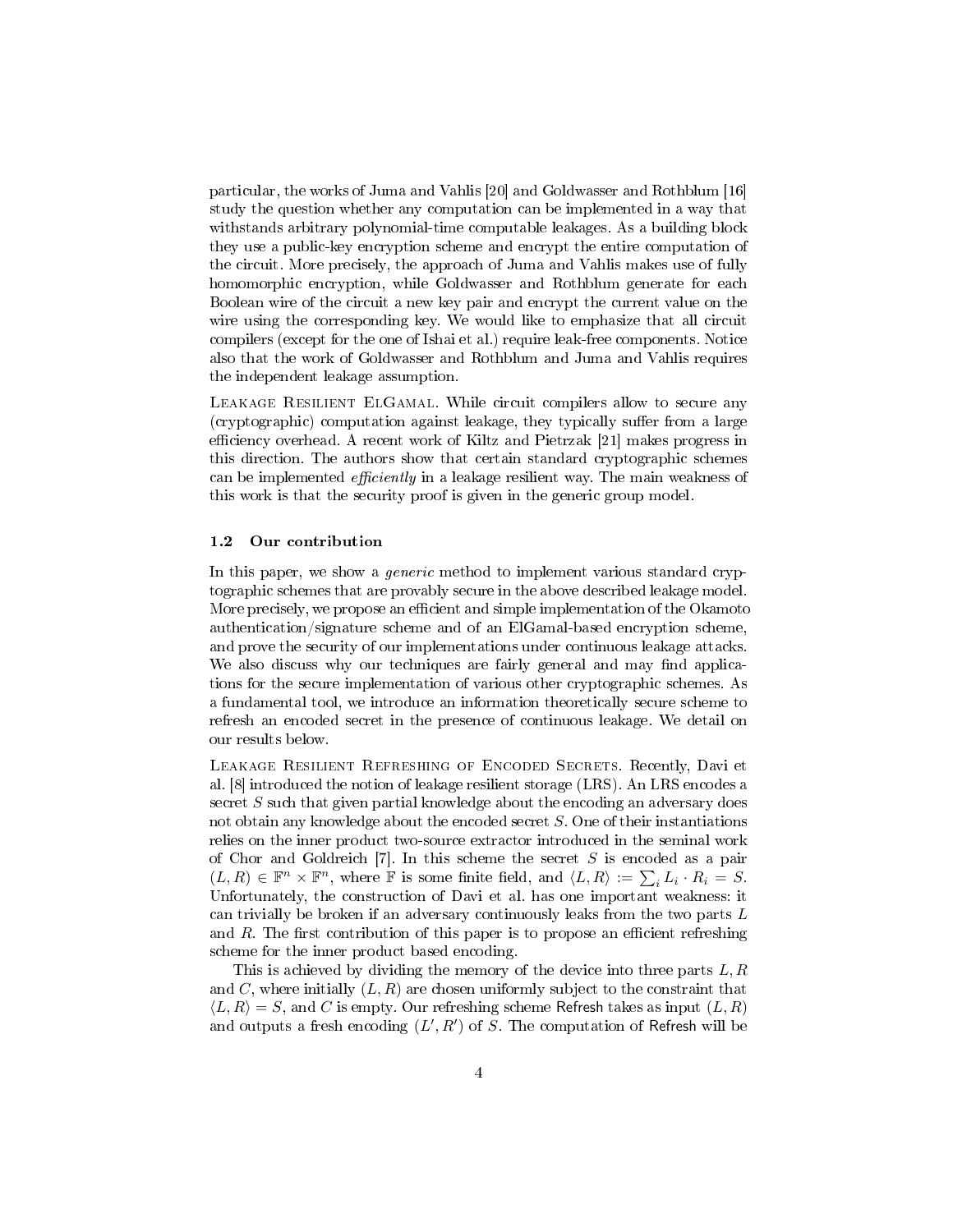structured into several rounds, where in each round we only touch either  $(L, C)$ or  $(R, C)$ , but never L and R at the same time. We will allow the adversary to adaptively leak a bounded amount of information from  $(L, C)$  and  $(R, C)$ . In fact, this is the only assumption we make, i.e., we do not require that the rounds of the computation leak independently. Since in our protocol the third part  $C$  is only used to "communicate" information between  $L$  and  $R$ , we will usually describe our schemes in form of a 2-party protocol: one party,  $P_L$ , is controlling  $L$ , while the second party,  $P_{\rm R}$ , holds  $R$ . The third part  $C$  is used to store messages that are exchanged between the parties. Hence, instead of saying that we allow the adversary to retrieve information from  $(L, C)$  and  $(R, C)$ , we can say that the leakage functions take as inputs all variables that are in the view of  $P_L$  or  $P_R$ .

Our protocol for the refreshing uses the following basic idea. Suppose initially  $P_L$  holds L and  $P_R$  holds R with  $\langle L, R \rangle = S$ , then we proceed as follows:

- 1.  $P_L$  chooses a vector X that is orthogonal to L, i.e.,  $\langle L, X \rangle = 0$ , and sends it over to  $P_{\mathsf{R}}$ .
- 2.  $P_R$  computes  $R' := R + X$  and chooses a vector Y that is orthogonal to  $R'$ and sends it over to  $P_L$ .
- 3.  $P_L$  computes  $L' := L + Y$ .

The output of the protocol is  $(L', R')$ . By simple linear algebra it follows that  $\langle L, R \rangle = \langle L', R' \rangle = S$ . One may hope that the above scheme achieves security in the presence of continuous leakage. Perhaps counterintuitive, we show in the full version of this paper that this simple protocol can be broken if the leakage function can be evaluated on  $(L, X, Y)$  and  $(R, X, Y)$ . To avoid this attack, we introduce a method for  $P_L$  to send a random X to  $P_R$  in an "oblivious" way, i.e., without actually learning anything about  $X$ , besides the fact that  $X$  is orthogonal to L (and symmetrically a similar protocol for  $P_R$  sending Y to  $P_L$ ). We propose an efficient protocol that achieves this property by making use of our source of correlated randomness  $(A, B) \leftarrow \mathcal{O}$ . Notice that even given access to such a distribution, the refreshing of an encoded secret is a non-trivial task, as, e.g., just computing  $L' = L + A$  and  $R' = R + B$  does not preserve the secret.

The protocol that we eventually construct in Figure 1 solves actually a more general problem: we will consider schemes for storing vectors  $S \in \mathbb{F}^m$ , and the encoding of a secret S will be a random pair  $(L, R)$  where L is a vector of length n and R is an  $n \times m$ -matrix (where  $n \gg m$  is some parameter), and  $S = L \cdot R$ .

Leakage Resilient Authentication and Signatures. We then use our protocol for refreshing an encoded secret as a building block to efficiently implement standard authentication and signature schemes. More concretely, we show that under the DL assumption a simple implementation of the widely-used Okamoto authentication scheme is secure against impersonation attacks even if the prover's computation leaks continuously. Using the standard Fiat-Shamir heuristic, we can turn our protocol into a leakage resilient signature scheme.

At a high level, our transformation of the standard Okamoto scheme encodes the original secret keys with our inner product based encoding scheme. Then,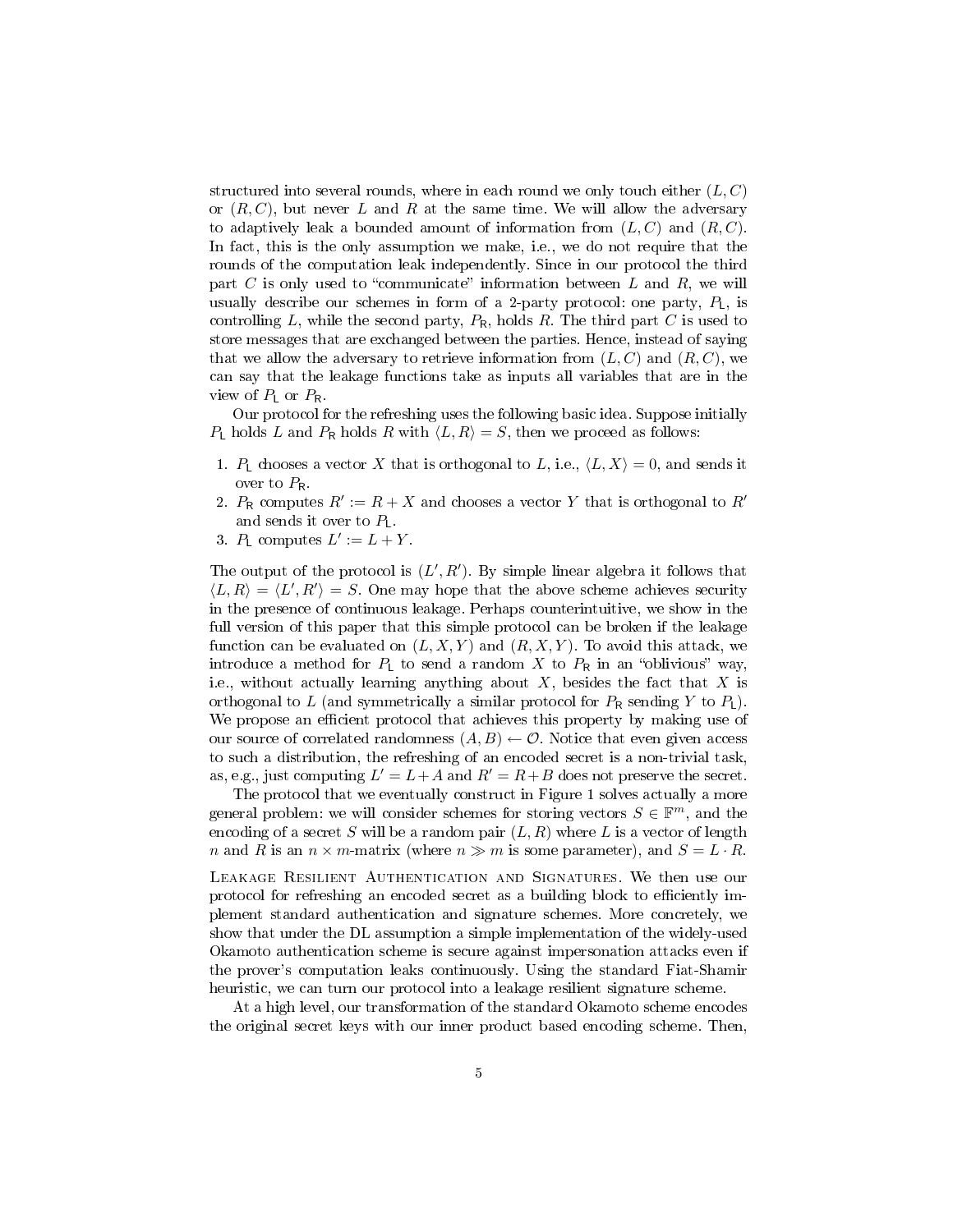we carry out the computation of the prover in "encoded form", and finally after each execution of the prover, we refresh the encoded secrets using our leakage resilient refreshing scheme. To carry out the computation of the prover in an encoded, we use the following two observations about the inner product based encoding:

- 1. it exhibits an additive homomorphism, i.e., if we encode two secrets  $S_1, S_2$  as  $(L, Q)$  and  $(L, R)$ , then  $(L, Q + R)$  represents an encoding of  $S_1 + S_2$ . Moreover, if  $Q$  and  $R$  are stored on the same memory part, then this computation can be carried out in a leakage resilient way.
- 2. for two secrets  $S_1$  and  $S_2$  and two group generators  $g_1$  and  $g_2$ , it allows to compute  $g_1^{S_1} \cdot g_2^{S_2}$  in a leakage-resilient way. To illustrate this, suppose that  $S_1$  is encoded by  $(L,Q)$  and  $S_2$  is encoded by  $(L,R)$ . A protocol to compute  $g_1^{S_1} \cdot g_2^{S_2}$  proceeds then as follows.  $P_R$  computes the vector  $A := g_1^Q g_2^R =$ <br> $\left(g_1^{Q_1} g_2^{R_1}, \ldots, g_1^{Q_n} g_2^{R_n}\right)$  and sends it over to  $P_L$ . Next,  $P_L$  computes the vector  $B := A^L = (A_1^{L_1}, \dots, A_n^{L_n})$  and finally it computes  $g_1^{S_1} g_2^{S_2} = \prod_i B_i$ .

Together with our scheme for refreshing the inner product encoding, these both basic components suffice to implement the standard Okamoto authentication scheme in a leakage resilient way (cf. Section 4).

Leakage Resilient CCA2-secure encryption. As a third contribution, we show that a simple and efficient variant of the ElGamal cryptosystem can be proven to be CCA2 secure in the RO model even if the computation from the decryption process leaks continuously. We would like to emphasize that we allow the leakage to depend on the target ciphertext. We achieve this by exploiting the independent leakage assumption and carry out the computation using the above described protocol for secure exponentiation. We would like to note that even though our scheme uses a simulation sound (SS) NIZK, our construction is rather efficient, as SS-NIZKs can be implemented efficiently via the Fiat-Shamir heuristic. Notice that the Fiat-Shamir heuristic is the only place where the random oracle assumption is used.

A general paradigm for leakage resilient implementations. We observe that our methods for implementing cryptographic schemes is fairly general. Indeed, the two main properties that we require are

- 1. the secret key of the cryptosystem is an element in a finite field, and the scheme computes only a linear function of the secret keys, and
- 2. the secret key is hidden information theoretically even given the transcript that an adversary obtains when interacting with the cryptosystem.

Various other cryptosystems satisfy these properties. For instance, we can use our techniques to construct a (rather inecient) leakage resilient CCA2-secure encryption scheme that is provably secure in the *standard model*.

Comparison to Other Related Work We would like to mention that in a series of important recent works [9,5,23,22,4] new schemes for leakage resilient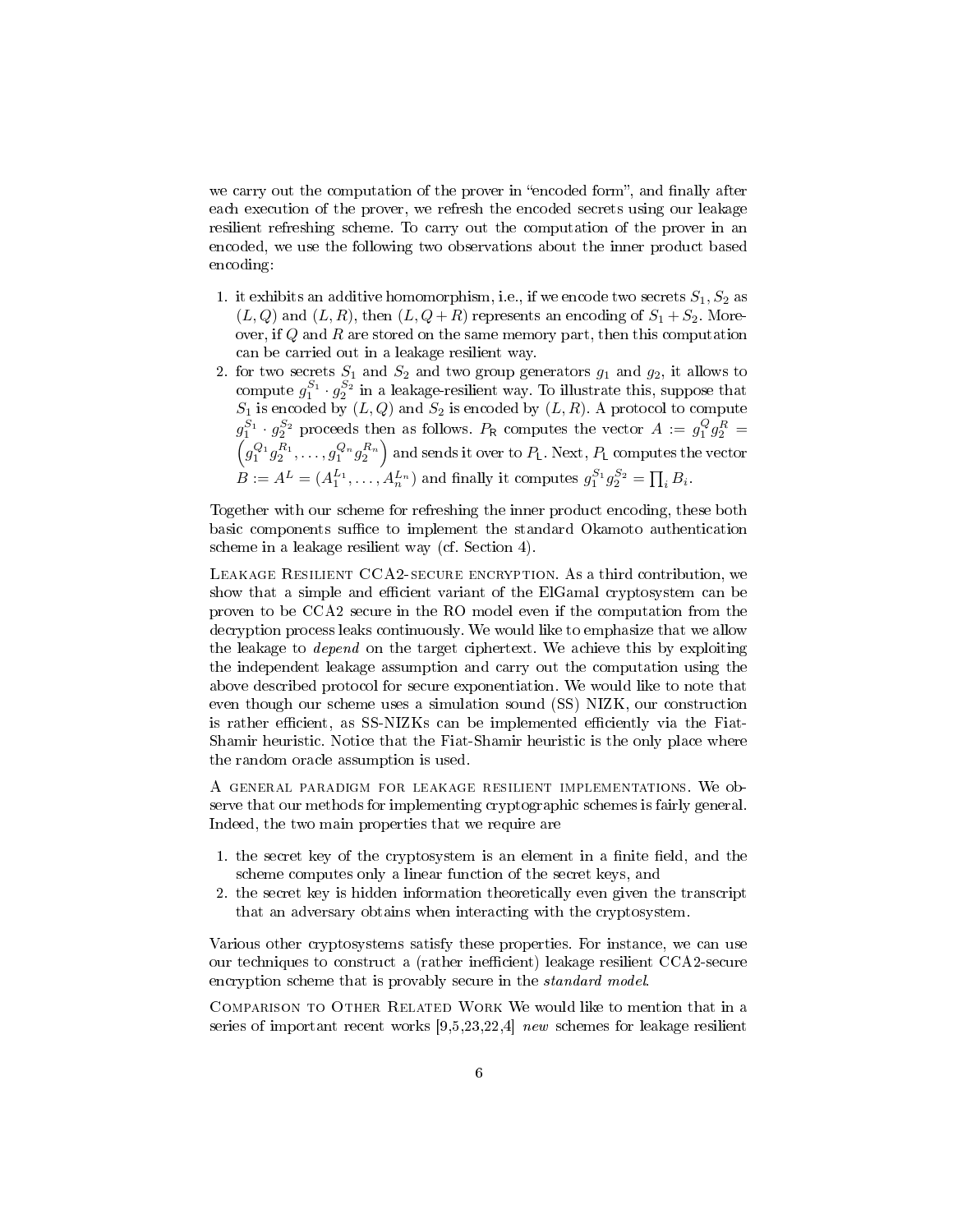signing and encryption (CPA-secure) have been proposed. While these works have an obvious advantage over our work by considering a more powerful leakage model, we would like to point out that these schemes are non-standard, rather inefficient and rely on non-standard assumptions. Very recently, Dodis et al. [10] introduced a method for storing and refreshing a secret. Their construction does not require leak-free components, but is rather inefficient and relies on computational assumptions. Moreover, it is not clear if it can be used for other purposes such as implementing standard cryptosystems.

## 2 Preliminaries

For a natural number n the set  $\{1, \ldots, n\}$  will be denoted by [n]. If X is a random variable then we write  $x \leftarrow X$  for the value that the random variable takes when sampled according to the distribution of  $X$ . In this paper, we will slightly abuse notation and also denote by  $X$  the probability distribution on the range of the variable. *V* is a row vector, and we denote by  $V<sup>T</sup>$  its transposition. We let  $\mathbb F$  be a finite field and for  $m, n \in \mathbb{N}$ , let  $\mathbb{F}^{m \times n}$  denote the set of  $m \times n$ -matrices over  $\mathbb{F}$ . Typically, we use  $M_i$  to denote the column vectors of the matrix  $M$ . For a matrix  $M \in \mathbb{F}^{m \times n}$  and an m bit vector  $V \in \mathbb{F}^m$  we denote by  $V \cdot M$  the n-element vector that results from matrix multiplication of  $V$  and  $M$ . For a natural number  $n$  by  $(0^n)$  we will denote the vector  $(0, \ldots, 0)$  of length n. We will often use the set of non-singular  $m \times m$  matrices denoted by NonSing<sup> $m \times m$ </sup> ( $\mathbb{F}$ )  $\subset \mathbb{F}^{m \times m}$ .

Let in the rest of this work  $n$  be the statistical and  $k$  be the computational security parameter. Let  $\mathbb G$  be a group of prime order p such that  $\log_2(p) \geq k$ . We denote by  $(p, \mathbb{G}) \leftarrow$  G a group sampling algorithm. Let g be a generator of G, then for a (column/row) vector  $A \in \mathbb{Z}_p^n$  we denote by  $g^A$  the vector  $C = (g^{A_1}, \ldots, g^{A_n})$ . Furthermore, let  $C^B$  be the vector  $(g^{A_1B_1}, \ldots, g^{A_nB_n})$ .

Let  $X_0, X_1$  be random variables distributed over X and Y be a random variable over a set  $\mathcal{Y}$ , then we define the statistical distance between  $X_0$  and  $X_1$  as  $\Delta(X_0; X_1) = \sum_{x \in \mathcal{X}} 1/2|\Pr[X_0 = x] - \Pr[X_1 = x]|$ . Moreover, let  $\Delta(X_0; X_1|Y) \stackrel{\mathsf{def}}{=}$  $\Delta((Y, X_0); (Y, X_1))$  be the statistical distance conditioned on Y.

#### 2.1 Model of Leakage

In this work, we assume that the memory of a physical device is split into two parts, which leak independently. We model this in form of a leakage game, where the adversary can adaptively learn information from each part of the memory. More formally, let  $L, R \in \{0,1\}^s$  be the two parts of the memory, then for a parameter  $\lambda \in \mathbb{N}$ , we define a  $\lambda$ -leakage game played between an adaptive adversary  $A$  – called a  $\lambda$ -limited adversary – and a leakage oracle  $\Omega(L, R)$  as follows. For some  $t \in \mathbb{N}$ , the adversary A can adaptively issue a sequence  $\{(f_i, x_i)\}_{i=1}^t$  of requests to the oracle  $\Omega(L,R)$ , where  $x_i \in \{L,R\}$  and  $f_i: \{0,1\}^s \rightarrow \{0,1\}^{\lambda_i}$ . For the *i*th query the oracle replies with  $f_i(x_i)$ . The only restriction is that in total the adversary does not learn more than  $\lambda$  bits from each L and R. In the following, let  $Out(\mathcal{A}, \Omega(L, R))$  be the output of A at the end of this game. Without loss of generality, we assume that  $Out(\mathcal{A}, \Omega(L, R)) := (f_1(x_1), \ldots, f_t(x_t)).$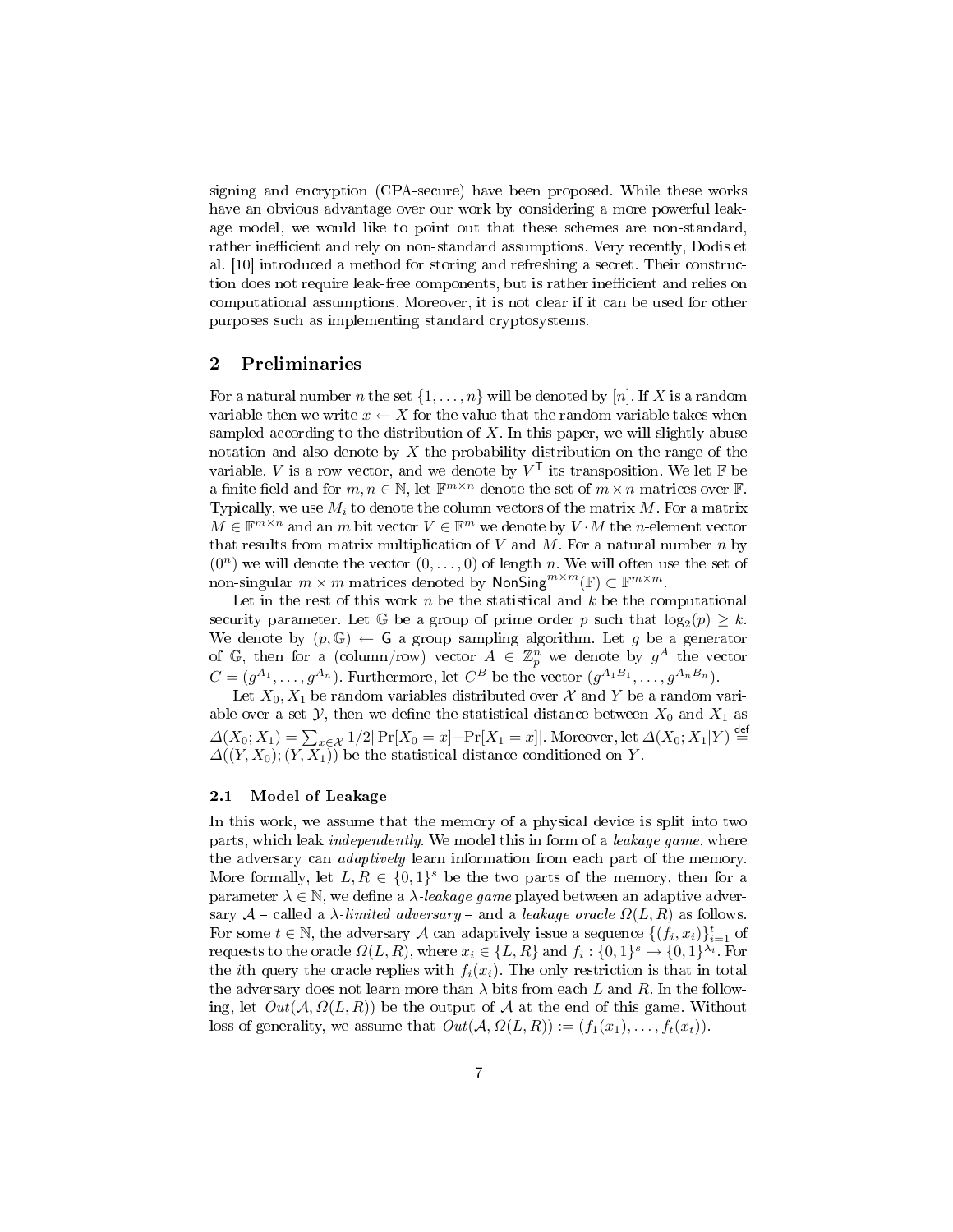LEAKAGE FROM COMPUTATION. So far, we discussed how to model leakage from the memory of a device, where the memory is split into two parts  $(L, R)$ . If the physical device carries out "some computation" using its memory  $(L, R)$ , then this computation leaks information to the adversary. We model this in form of a two-party protocol  $\Pi = (P_L, P_R)$  executed between the parties  $P_L$  and  $P_R$ .

Initially, the party  $P_L$  holds  $L$ , while  $P_R$  holds  $R$ . The execution of  $\Pi$  with initial inputs L and R, denoted by  $\Pi(L, R)$ , proceeds in rounds. In each round one player is active and sends messages to the other one. These messages can depend on his input (i.e., his initial state), his local randomness, and the messages that he received in earlier rounds. Additionally, the user of the protocol (or the adversary  $\overline{-}$  in case the user is malicious) may interact with the protocol, i.e., he may receive messages from the players and send messages to them. For simplicity, we assume that messages that are sent by the user to the protocol are delivered to both parties  $P_L$  and  $P_R$ . At the end of the protocol's execution, the players  $P_L$  and  $P_R$  (resp.) may output a value  $L'$  and  $R'$  (resp.). These outputs may be viewed as the new internal state of the protocol.

One natural way to describe the leakage of the computation (and memory) of such a protocol is to allow the adversary to adaptively pick at the beginning of each round a leakage function  $f$  and give  $f$ (state) to the adversary. Here, state contains the initial state of the active party, its local randomness and the messages sent and received during this round. Indeed, we allow the adversary to learn such leakages. To ease description, we consider however a stronger model, and use the concept of a leakage game introduced earlier in this section. More precisely, for player  $P_x \in \{P_1, P_R\}$ , we denote the local randomness that is used by  $P_x$  as  $\rho_x$ , and all the messages that are received or sent (including the messages from the user of the protocol) by  $M_x$ . At any point in time, we allow the adversary  $\mathcal A$  to play a  $\lambda$ -leakage game against the leakage oracle  $\Omega((L, \rho_L, M_L); (R, \rho_R, M_R))$ . A technical problem may arise if A asks for leakages before sending regular messages to the players. In such a case parts of  $M_x$  may be undefined, and for simplicity, we will set them to constant 0. For some initial state  $(L, R)$ , we denote the output of A after this process with A  $\leftrightarrows$   $(\Pi(L, R) \rightarrow (L', R')).$ 

As we are interested in the continuous leakage setting, we will mostly consider an adversary that runs in many executions of  $\mathcal{A} \leftrightarrows (\Pi(L,R) \to (L',R'))$ . For the *i*th execution of the protocol  $\Pi(L^{i-1}, R^{i-1})$ , we will write

$$
\mathcal{A} \leftrightarrows \left( \Pi(L^{i-1}, R^{i-1}) \rightarrow (L^i, R^i) \right),
$$

where the current initial state of this round is  $(L^{i-1}, R^{i-1})$  and the new state of  $P_L$  and  $P_R$  will be  $(L^i, R^i)$ . After  $\mathcal{A} \leftrightarrows ( \Pi(L^{i-1}, R^{i-1}) \rightarrow (L^i, R^i) )$ , we assume that the players  $P_{\mathsf{L}}$  and  $P_{\mathsf{R}}$  erase their current state except for their new state  $L^i$ and  $R^i$ , respectively. For the *i*<sup>th</sup> execution of  $\mathcal{A} \leftrightarrows ( \Pi(L^{i-1}, R^{i-1}) \rightarrow (L^i, R^i) )$ , we let the adversary interact with the leakage oracle  $\Omega((L^{i-1},\rho^i_{\mathsf{L}},M^i_{\mathsf{L}});(R^{i-1},\rho^i_{\mathsf{R}},$  $(M_R^i)$ ). If A is a  $\lambda$ -limited adversary, then we allow him to learn up to  $\lambda$  bits from the oracle in each such execution.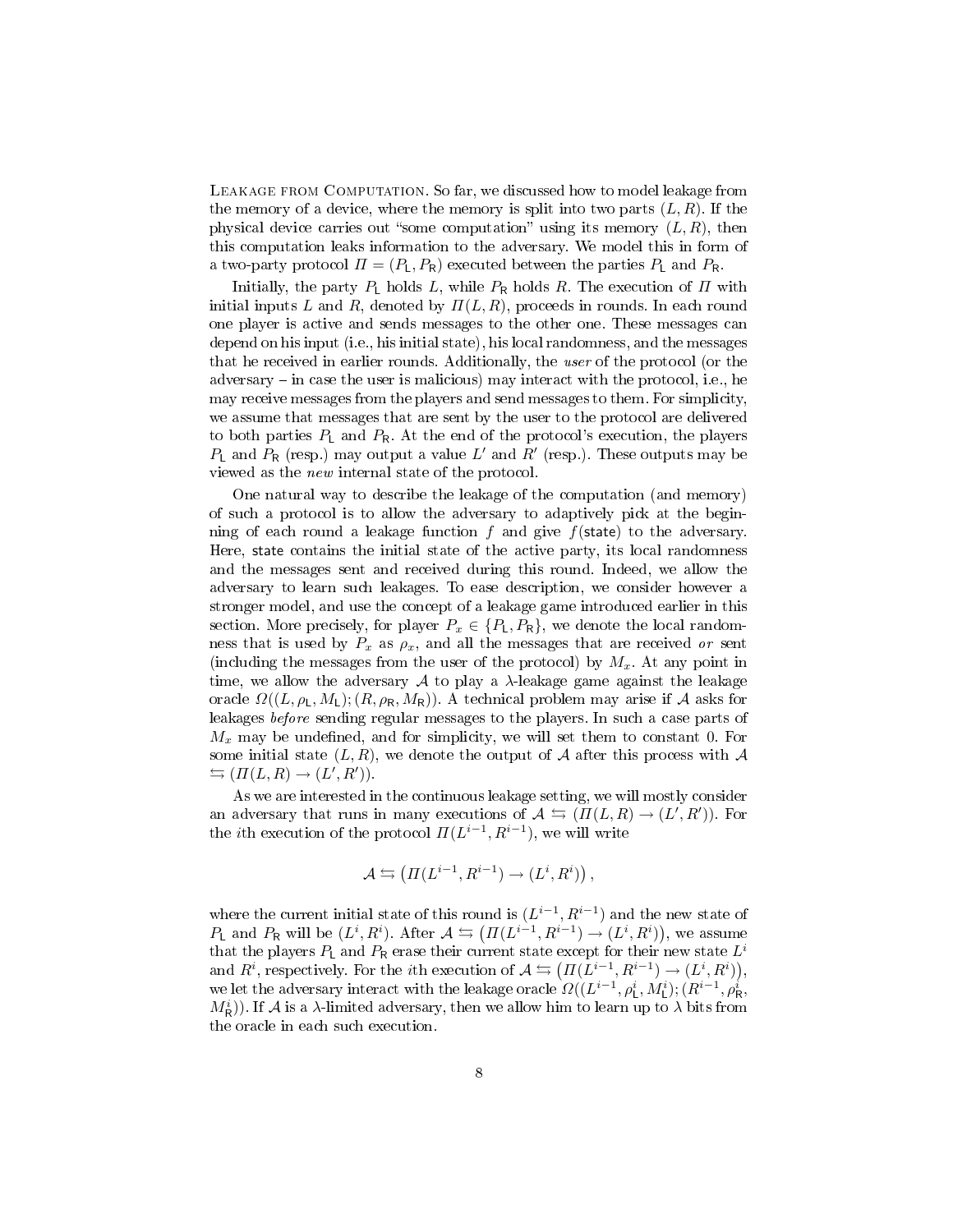#### 2.2 Leakage-resilient Storage

A leakage-resilient storage (LRS)  $\Phi =$  (Encode, Decode) allows to store a secret in an "encoded form" such that even given leakage from the encoding no adversary learns information about the encoded values. A simple LRS for the independent leakage model can be based on two source extractors. More precisely, an LRS for the independent leakage model is defined for message space  $\mathcal M$  and encoding space  $\mathcal{L} \times \mathcal{R}$  as follows:

- Encode :  $\mathcal{M} \to \mathcal{L} \times \mathcal{R}$  is a probabilistic, efficiently computable function and - Decode :  $\mathcal{L} \times \mathcal{R} \to \mathcal{M}$  is a deterministic, efficiently computable function such that for every  $S \in \mathcal{M}$  we have Decode(Encode(S)) = S.

An LRS  $\Phi$  is said to be  $(\lambda, \epsilon)$ -secure, if for any  $S, S' \in \mathcal{M}$  and any  $\lambda$ -limited adversary  $A$ , we have

$$
\Delta(Out(\mathcal{A}, \Omega(L, R)); Out(\mathcal{A}, \Omega(L', R'))) \le \epsilon,
$$

where  $(L, R) :=$  Encode $(S)$  and  $(L', R') :=$  Encode $(S')$ .

We consider a leakage-resilient storage scheme that allows to efficiently store elements  $S \in \mathbb{F}^m$  for some  $m \in \mathbb{N}$ . Namely, we propose  $\Phi_{\mathbb{F}}^{n,m} = (\mathsf{Encode}_{\mathbb{F}}^{n,m},$ Decode $_{\mathbb{F}}^{n,m}$ ) defined as follows:

- Encode<sup>n</sup><sub>F</sub><sup>n</sup>(S) first selects  $L \leftarrow \mathbb{F}^n \setminus \{(0^n)\}\$ at random, and then samples  $R \leftarrow \mathbb{F}^{n \times m}$  such that  $L \cdot R = S$ . It outputs  $(L, R)$ .
- Decode $_{\mathbb{F}}^{n,m}(L,R)$  outputs  $L \cdot R$ .

The following lemma shows that  $\varPhi_{\mathbb{F}}^{n,m}$  is a secure LRS. The proof uses the fact that an inner product over a finite field is a two-source extractor  $[7,28]$  and appears in the full version.

**Lemma 1.** Let  $m, n \in \mathbb{N}$  with  $m < n$  and let  $\mathbb{F}$  such that  $|\mathbb{F}| = \Omega(n)$ . For any  $1/2 > \delta > 0, \gamma > 0$  the LRS  $\Phi_{\mathbb{F}}^{n,m}$  as defined above is  $(\lambda, \epsilon)$ -secure, with  $\lambda = (1/2 - \delta)n \log |\mathbb{F}| - \log \gamma^{-1}$  and  $\epsilon = 2m(|\mathbb{F}|^{m+1/2-n\delta} + |\mathbb{F}^m| \gamma)$ .

The following is an instantiation of Lemma 1 for concrete parameters.

Corollary 1. Suppose  $|\mathbb{F}| = \Omega(n)$  and  $m < n/20$ . Then, LRS  $\Phi_{\mathbb{F}}^{n,m}$  is  $(0.3 \cdot$  $|\mathbb{F}^n|$ , negl(n))-secure, for some negligible function negl.

#### 3 Leakage-Resilient Refreshing of LRS

For a secret S and a leakage resilient storage  $\Phi = (Encode,Decode)$  with message space M, we develop a probabilistic protocol  $(L', R') \leftarrow \mathsf{Refresh}(L, R)$  that securely refreshes  $(L, R) \leftarrow$  Encode $(S)$ , even when the adversary can *continu*ously observe the computation from the refreshing process. The only additional assumption that we make is that the protocol has access to a simple leak-free source  $\mathcal O$  of correlated randomness.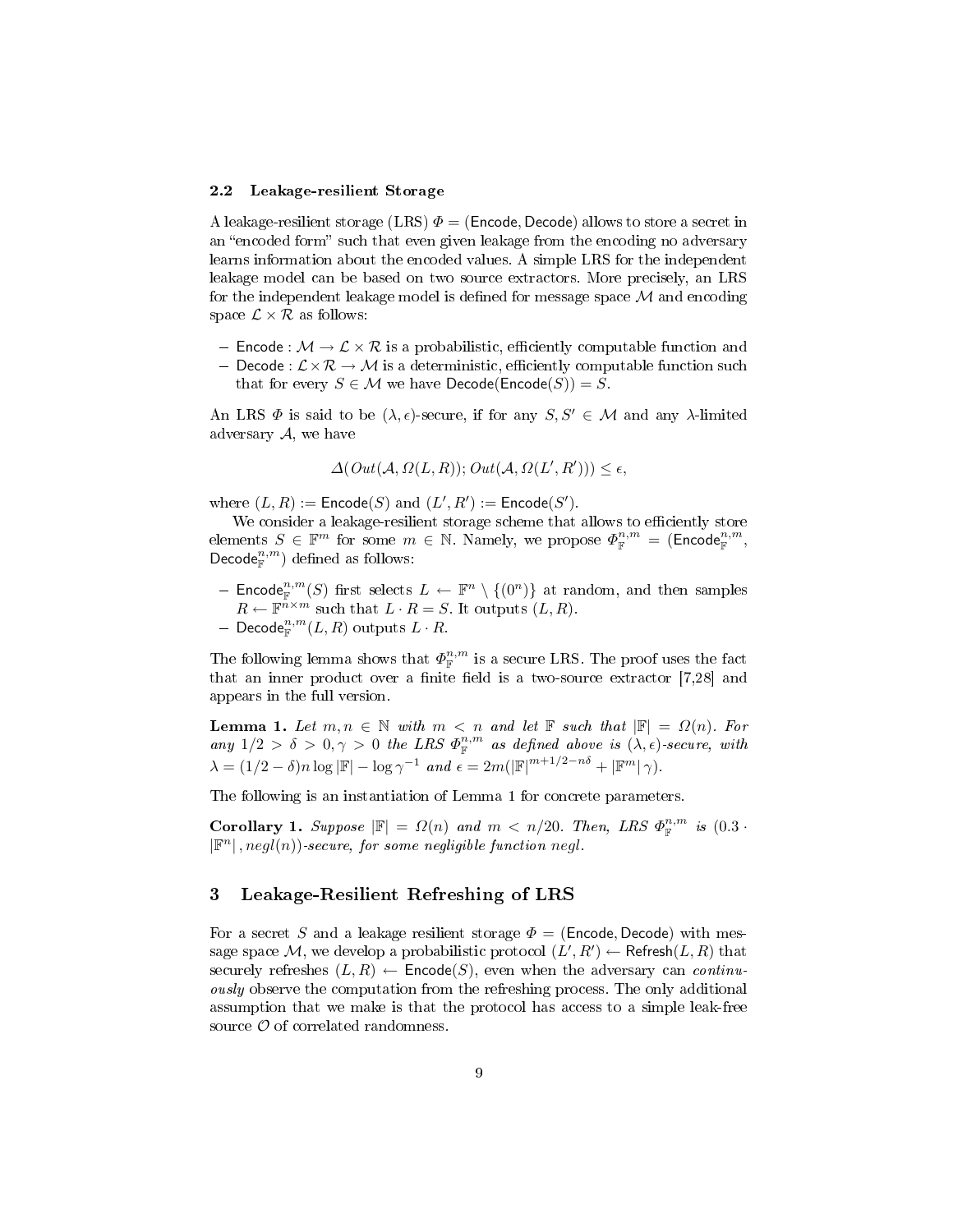Initially,  $P_L$  holds L and  $P_R$  holds R. At any point during the execution of the protocol, the adversary can interact with a leakage oracle and learn information about the internal state of  $P_L$  and  $P_R$ . At the end the players output the "refreshed" encoding  $(L', R')$ , i.e., the new state of the protocol. Notice that the only way in which the adversary can "interact" with the protocol is via the leakage oracle.

For *correctness*, we require that  $\mathsf{Decode}(L, R) = \mathsf{Decode}(L', R')$  Informally, for security, we require that no  $\lambda$ -limited adversary can learn any significant information about S (for some parameter  $\lambda \in \mathbb{N}$ ). We will define the security of the refreshing protocol using an indistinguishability notion. Intuitively, the definition says that for any two secrets  $S, S' \in \mathcal{M}$  the view (i.e., the leakage) resulting from the execution of the refreshing of secret  $S$  is statistically close to the view from the refreshing of secret  $S'$ . Before we formally define security of our refreshing, we consider the following experiment, which runs the refreshing protocol for  $\ell$  rounds and lets the adversary play a leakage game in each round. For a protocol  $\Pi$ , an LRS  $\Phi$ , a  $\lambda$ -bounded adversary  $\mathcal{A}, \ell \in \mathbb{N}$  and  $S \in \mathcal{M}$ , we have  $\mathsf{Exp}_{(\Pi,\Phi)}(\mathcal{A},S,\ell)$ :

- 1. For a secret S, we generate the initial encoding as  $(L^0, R^0) \leftarrow$  Encode(S).
- 2. For  $i = 1$  to  $\ell$  run A against the *ith round* of the refreshing protocol:  $\mathcal{A} \leftrightarrows$  $(\Pi(L^{i-1}, R^{i-1}) \to (L^i, R^i)).$
- 3. Return whatever A outputs.

Wlog. we assume that A outputs just a single bit  $b \in \{0, 1\}$ . To simplify notation, we will sometimes omit to specify  $\varPhi$  in  $\mathsf{Exp}_{(\Pi,\varPhi)}(\mathcal{A},S,\ell)$  explicitly. We are now ready to define security of a refreshing protocol.

**Definition 1** (A  $(\ell, \lambda, \epsilon)$ -refreshing protocol). For a LRS  $\Phi =$  (Encode, Decode) with message space M, a refreshing protocol (Refresh,  $\Phi$ ) is  $(\ell, \lambda, \epsilon)$ secure, if for every  $\lambda$ -limited adversary A and any two secrets  $S, S' \in \mathcal{M}$ , we have that  $\Delta(\mathsf{Exp}_{(\mathsf{Refresh}, \Phi)}(\mathcal{A}, S, \ell); \mathsf{Exp}_{(\mathsf{Refresh}, \Phi)}(\mathcal{A}, S', \ell)) \leq \epsilon$ .

In the rest of this section, we construct a secure refreshing protocol for the LRS scheme  $\varPhi^{n,m}_{\mathbb F} =$  (Encode $^{n,m}_{\mathbb F}$ , Decode $^{n,m}_{\mathbb F}$ ) from Section 2.2. Our protocol can refresh an encoding  $(L, R) \leftarrow \mathsf{Encode}_{\mathbb{F}}^{n,m}(S)$  any polynomial number of times, and guarantees security for  $\lambda$  being a constant fraction of the length of L and R (cf. Theorem 1 and Corollary 2 for the concrete parameters). To ease notation, we often omit to specify  $\varPhi_{\mathbb{F}}^{n,m}$  when talking about the refreshing protocol (Refresh $_n^{n,m}, \Phi_{\mathbb{F}}^{n,m}$ ) and just write Refresh.

As outlined in the introduction, we assume that the players have access to a non-uniform source of randomness. More precisely, they may access an oracle O that samples pairs  $(A, B) \in \mathbb{F}^n \times \text{NonSing}^{n \times m}(\mathbb{F})$  such that  $A \neq (0^n)$  and  $A \cdot B = (0^m)$ . In each iteration the players will sample the oracle twice: once for refreshing the share of  $P_R$  (denote the sampled pair by  $(A, B)$ ), and once for refreshing the share of  $P_L$  (denote the sampled pair by  $(A, B)$ ). The protocol is depicted on Fig. 1. To understand the main idea behind the protocol, the reader may initially disregard the checks (in Steps 1 and 4) that  $L$  and  $R'$  have full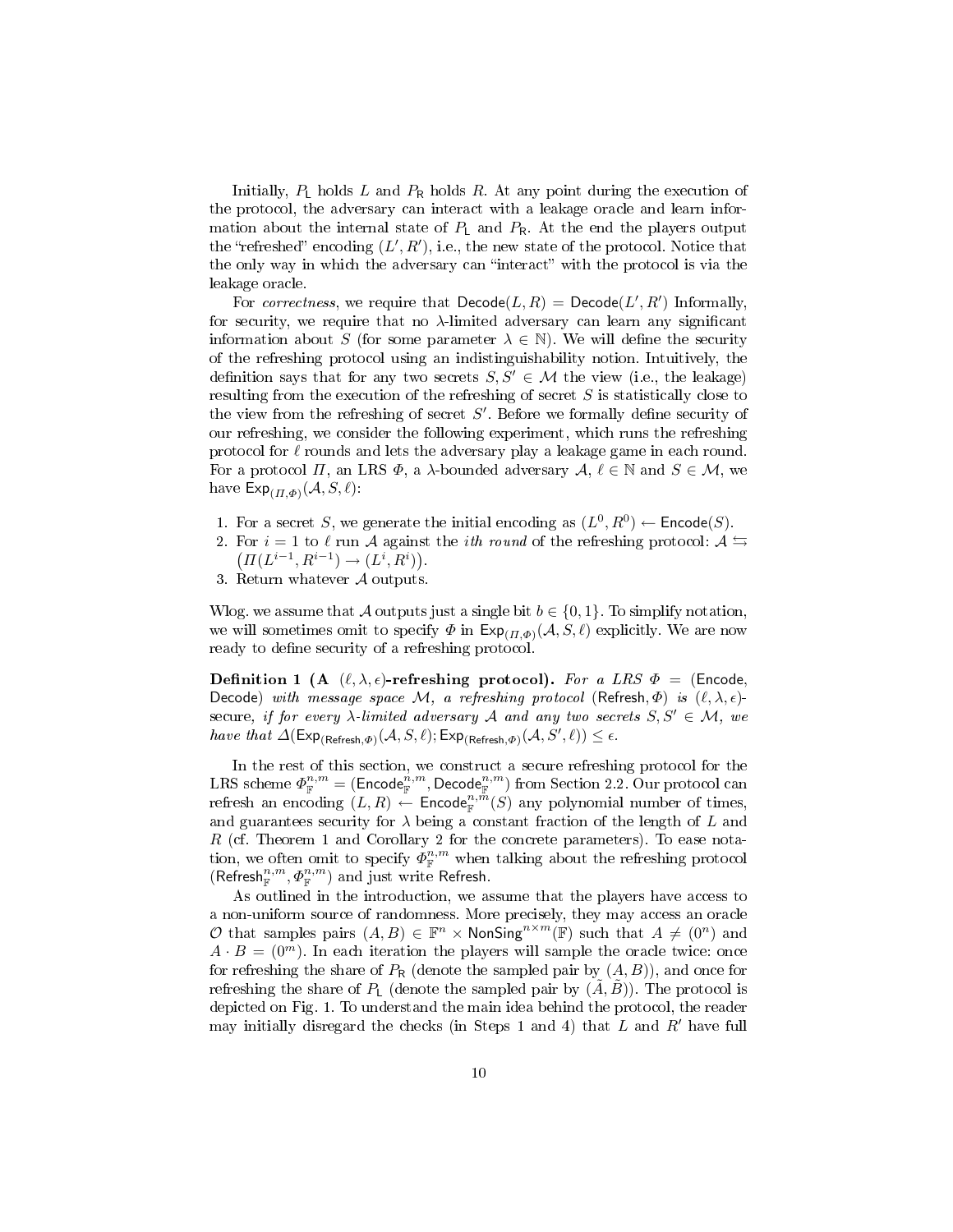rank (these checks were introduced only to facilitate the proof and only occur with very small probability). The reader may also initially assume that  $m = 1$ (the case of  $m > 1$  is a simple generalization of the  $m = 1$  case). The main idea of our protocol is that first the players generate the value  $X \in \mathbb{F}^{n \times m}$  such that  $L \cdot X = (0^m)$ , and then in Steps 3 the player  $P_R$  sets  $R' := R + X$  (note that, by simple linear algebra  $L \cdot R' = L \cdot (R + X) = L \cdot R + L \cdot X = L \cdot R$ . Symmetrically, later, the players generate  $Y \in \mathbb{F}^n$  such that  $Y \cdot R' = (0^m)$  and set (in Step 6)  $L' = L + Y$ . By a similar reasoning as before we have  $L' \cdot R' = L \cdot R' (= L \cdot R)$ . The above analysis gives us the correctness of our protocol.

Lemma 2 (Correctness of the refreshing). Assuming that the players  $P_L$ and  $P_R$  did not abort, we have for any  $S \in \mathbb{F}^m$ . Decode  $\mathbb{F}^m$ . (Refresh $\mathbb{F}^{n,m}(S)$ ) = S.



Fig. 1. Protocol Refresh<sup>n,m</sup>. The oracle  $\mathcal O$  samples randomly pairs  $(A, B) \in \mathbb F^n \times$ NonSing<sup>n  $\times m(\mathbb{F})$ </sup> such that  $A \neq (0^n)$  and  $A \cdot B = (0^m)$ . The text in the frame describes the leakage game played by the adversary. Note that sampling the random matrices in Steps 2 and 5 can be done efficiently.

We now state our main theorem which shows that the protocol Refresh<sup>n,m</sup> from Figure 1 satisfies Definition 1. In the full version of this paper, we show that our refreshing is secure even if the adversary has some (not necessarily short) auxiliary information about the encoding.

Theorem 1 (Security of Refresh $_{\mathbb{F}}^{n,m}$ ). Let  $m/3\leq n,~n\geq 16$  and  $\ell\in\mathbb{N}$ . Let  $n,m$  and  $\mathbb F$  be such that  $\Phi^{n,m}_{\mathbb F}$  is  $(\lambda,\epsilon)$ -secure (for some  $\lambda$  and  $\epsilon$ ). The protocol Refresh<sup>n,m</sup> is a  $(\ell, \lambda/2 - 1, \epsilon')$ -refreshing protocol for an LRS  $\Phi_{\mathbb{F}}^{n,m}$  with  $\epsilon' :=$  $2\ell \left| \mathbb{F} \right|^m (3 \left| \mathbb{F} \right|^m \epsilon + m \left| \mathbb{F} \right|^{-n-1}).$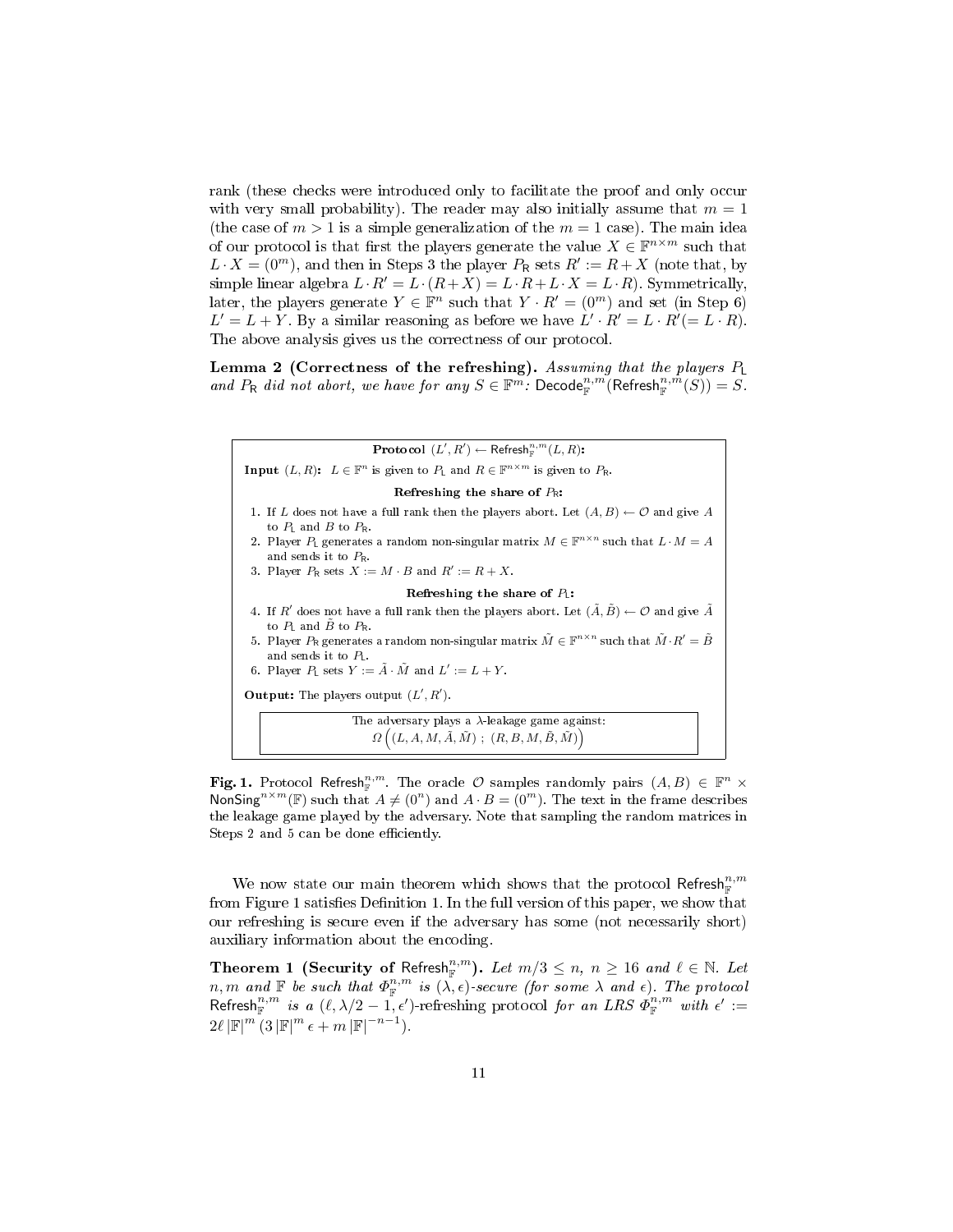For the proof of this theorem, we will need to show that any adversary  $A$  that interacts for  $\ell$  iterations with the refreshing experiment Exp<sub>Refresh</sub> (as given in Definition 1), will only gain a negligible (in  $n$ ) amount of information about the encoded secret S. Notice that this in particular means that  $A$ 's interaction with the leakage oracle given in the frame of Figure 1 will not provide the adversary with information on the encoded secret. More formally, we will show that for every  $(\lambda/2 - 1)$ -limited A and every S, S' we have:

$$
\varDelta(\text{Exp}_{\text{Refresh}}(\mathcal{A}, S, \ell); \text{Exp}_{\text{Refresh}}(\mathcal{A}, S', \ell)) \leq 2\ell \left| \mathbb{F} \right|^m (3 \left| \mathbb{F} \right|^m \epsilon + m \left| \mathbb{F} \right|^{-n-1}). \tag{1}
$$

This will be proven using the standard technique called the "hybrid argument" by creating a sequence of "hybrid distributions". We will show that the first distribution in this sequence is statistically very close to  $\mathsf{Exp}_{\mathsf{Refresh}}(\mathcal{A}, S, \ell)$ , while the latter is close to  $\mathsf{Exp}_{\mathsf{Refresh}}(\mathcal{A}, S', \ell)$ . Moreover, each two consecutive distributions in the sequence will be statistically close. Hence, by applying the triangle inequality multiple times, we will obtain that  $\mathsf{Exp}_{\mathsf{Refresh}}(\mathcal{A}, S, \ell)$  and  $\mathsf{Exp}_{\mathsf{Refresh}}(\mathcal{A}, S', \ell)$ are close. The proof of the theorem is deferred to the full version of this paper. Combining Theorem 1 with Corollary 1 we get the following.

**Corollary 2.** Let  $n \in \mathbb{N}$  be the security parameter. Suppose  $|\mathbb{F}| = \Omega(n)$  and let  $m = o(n)$ . Then Refresh $_{\mathbb{F}}^{n,m}$  is a  $(\ell, 0.15 \cdot n \log(|\mathbb{F}|) - 1, negl(n))$ -refreshing protocol for the LRS  $\varPhi_{\mathbb{F}}^{n,m}$ , where  $\ell$  is a polynomial in n and  $negl(n)$  is some negligible function.

## 4 Identification and Signature Schemes

In an identification scheme ID a prover attempts to prove its identity to a verifier. For a security parameter  $k$ , ID consists out of three PPT algorithms  $ID = (KeyGen, P, V)$ :

- $(- (pk, sk) \leftarrow \mathsf{KeyGen}(1^k)$ : It outputs the public parameters of the scheme and a valid key pair.
- $-(\mathcal{P}(pk, sk), \mathcal{V}(pk))$ : An interactive protocol in which  $\mathcal P$  tries to convince  $\mathcal V$  of its identity by using his secret key sk. The verifier  $\mathcal V$  outputs either accept or reject.

We require that ID is *complete*. This means that an honest prover will always be accepted by the verifier. The standard security definition of an identification scheme ID considers a polynomial-time adversary  $A$  that inputs the public key pk and interacts with the prover  $\mathcal{P}(pk, sk)$  playing the role of a verifier. Then, A tries to impersonate  $\mathcal{P}(pk, sk)$  by engaging in an interaction with  $\mathcal{V}(pk)$ . We say that the scheme is *secure* if every polynomial-time adversary  $A$  impersonates the prover with only negligible probability.

We extend this standard security to incorporate leakage from the prover's computation. To this end, we let the adversary take the role of  $V$  in the execution of the protocol  $(\mathcal{P}(pk, sk), \mathcal{V}(pk))$  and allow him to obtain leakage from the prover's execution. We denote a single execution of this process by  $\mathcal{A} \subseteq$  $(\mathcal{P}(sk) \rightarrow sk')$ , where sk' may be the updated key.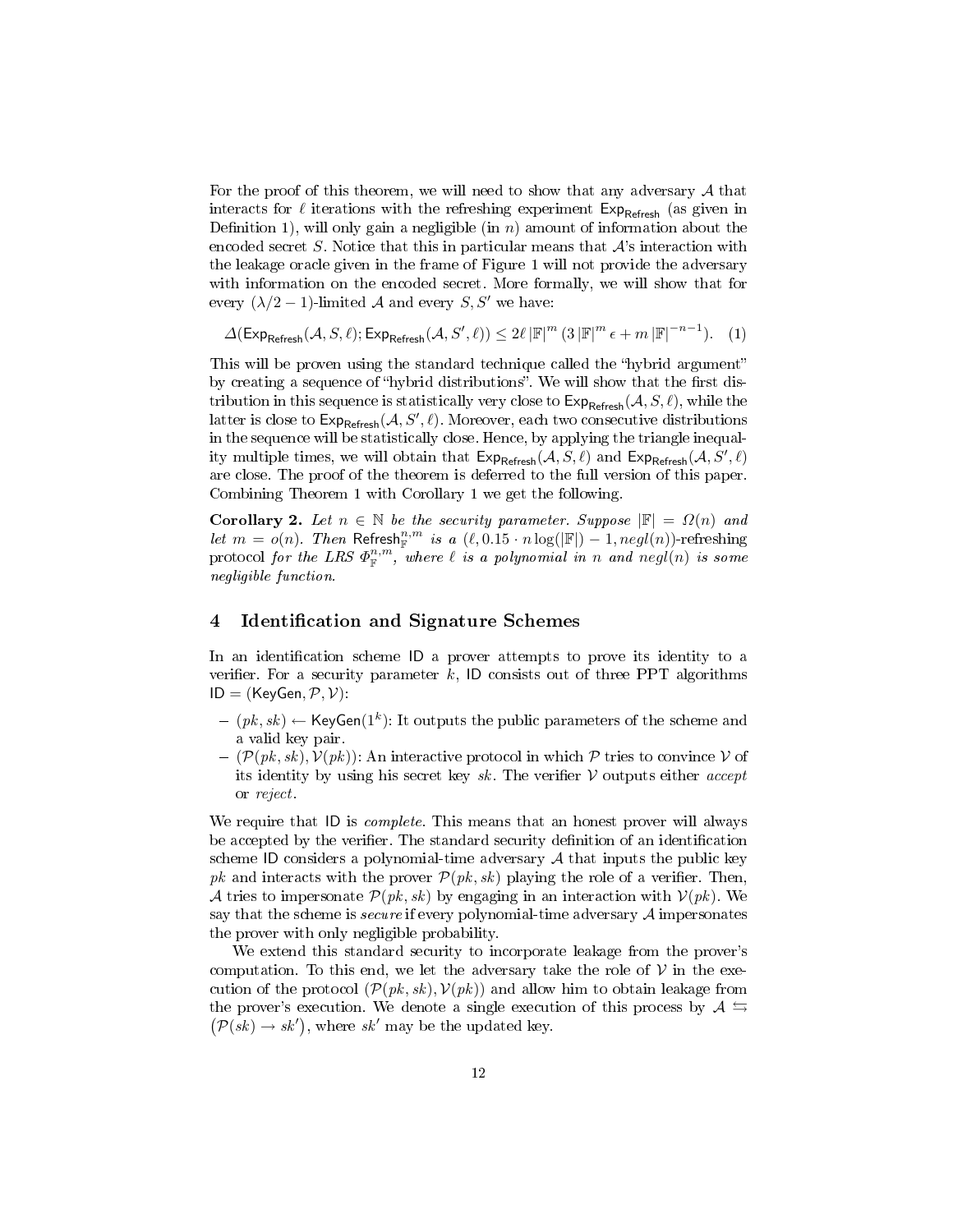Definition 2 (Security against Leakage and Impersonation Attacks (ID-**LEAK** security). Let  $k \in \mathbb{N}$  be the security parameter. An identification scheme  $ID = (KeyGen, P, V)$  is  $\lambda(k)$ -*ID-LEAK secure if for any PPT*  $\lambda(k)$ limited adversary  $A$  it holds that the experiment below outputs 1 with probability at most  $negl(k)$ :

- 1. The challenger samples  $(pk, sk^0) \leftarrow \text{KeyGen}(1^k)$  and gives pk to A.
- 2. Repeat for  $i = 0...poly(k)$  times:  $A \leftrightharpoons (P(sk^i) \rightarrow sk^{i+1})$ , where in each execution the adversary can interact with the honest prover and gets up to  $\lambda(k)$  bits about the current secret state sk<sup>i</sup> and the randomness that is used.
- 3. A impersonates the prover and interacts with  $\mathcal{V}(pk)$ . If  $\mathcal{V}(pk)$  accepts, then output 1; otherwise output 0.

Notice that the adversary is allowed to obtain  $\lambda$  bits of information for each execution of the identification protocol.

#### 4.1 A Construction of a Leakage-Resilient Identification Protocol

Our construction is based on the standard Okamoto identification scheme [25]. Let  $g_1$  and  $g_2$  be two generators of  $\mathbb G$  such that  $\alpha = \log_{g_1}(g_2)$  is unknown. The secret key sk is equal to  $(x_1, x_2) \leftarrow \mathbb{Z}_p^2$  and the public key pk is  $g_1^{x_1} \cdot g_2^{x_2}$ .

- 1. P chooses  $(w_1, w_2) \leftarrow \mathbb{Z}_p^2$ , computes  $a := g_1^{w_1} g_2^{w_2}$ , and sends a to V.
- 2. V chooses  $c \leftarrow \mathbb{Z}_p$  and sends it to  $\mathcal{P}$ .
- 3. P computes  $z_1 := w_1 + cx_1$  and  $z_2 := w_2 + cx_2$  and sends  $(z_1, z_2)$  to V.
- 4. V accepts if and only if  $g_1^{z_1} g_2^{z_2} \stackrel{?}{=} a \cdot pk^c$ .

We next describe how to implement the Okamoto scheme such that it remains secure even if the computation of the prover is carried out on a leaky device. Verification is as in the standard Okamoto scheme, while the key generation and the computation of the prover is adjusted to protect against leakage attacks. More precisely, instead of using  $(x_1, x_2) \in \mathbb{Z}_p^2$  as secret key, we store  $(L, (R_1, R_2)) \leftarrow$  Encode<sup>n, 2</sup> $(x_1, x_2)$  and implement the computation of the prover as a two-party protocol run between  $P_L(L)$  and  $P_R(R_1, R_2)$ . To this end, we will use the fact that the Okamoto identification protocol only requires to compute a linear function of the encoded secret key. The protocol is given in Figure 2.

Finally, we will combine our identification protocol with our protocol for refreshing to construct an identification scheme  $\mathsf{Oka} = (\mathsf{KeyGen}, \mathcal{P}, \mathcal{V}, \mathsf{Refresh}_{\mathbb{Z}_p}^{n,2})$ that is ID-LEAK secure. More precisely, in the *i*th execution of  $(\mathcal{P}(pk,(L,R)),$  $\mathcal{V}(pk)$ ) after Step 5 in Figure 2, we execute  $(L^{i+1}, R^{i+1}) \leftarrow \mathsf{Refresh}_{\mathbb{Z}_p}^{n,2}(L^i, R^i)$ and set the prover's secret key for the next round to  $sk^{i+1} := (L^{i+1}, R^{i+1})$ . Notice that in such a case, we include into the leakage oracle from the figure the variables that are used by the refreshing and let the adversary interact in each round with the following leakage oracle:

$$
\Omega\left((L^i,U,Z,A,M,\tilde{A},\tilde{M})\; ; \; (R^i,W,A,M,\tilde{A},\tilde{M})\right).
$$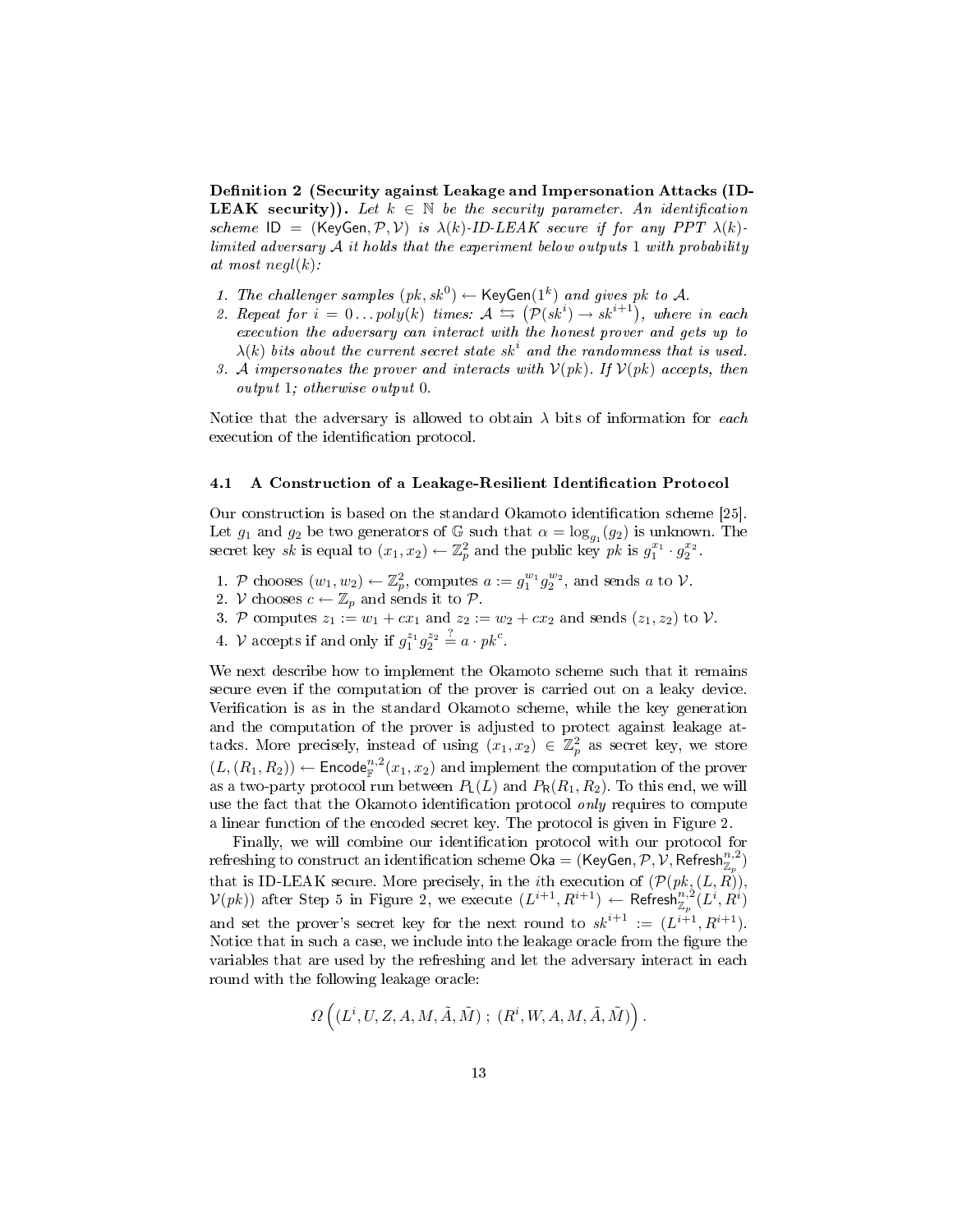| Key generation KeyGen $(1^k)$ :                                                                                                                                                                                                                                                                                                                                    |                                                        |
|--------------------------------------------------------------------------------------------------------------------------------------------------------------------------------------------------------------------------------------------------------------------------------------------------------------------------------------------------------------------|--------------------------------------------------------|
| Sample $(p,\mathbb{G}) \leftarrow \mathsf{G}(1^k)$ , generators $g_1, g_2 \leftarrow \mathbb{G}, S = (x_1,x_2) \leftarrow \mathbb{Z}_p^2$ and<br>$(L, R) \leftarrow$ Encode $_{\mathbb{Z}_p}^{n,2}(S)$ . Set $sk = (L, R)$ and $pk = (p, g_1, g_2, h := g_1^{x_1} g_2^{x_2})$ .                                                                                    |                                                        |
| The identification protocol $(\mathcal{P}(pk,(L,R)),\mathcal{V}(pk))$                                                                                                                                                                                                                                                                                              |                                                        |
| <b>Input for prover</b> $(L, R)$ : L is given to $P_L$ and R is given to $P_R$ .                                                                                                                                                                                                                                                                                   |                                                        |
| <b>Prover</b> $\mathcal{P}(pk,(L,R))$ :                                                                                                                                                                                                                                                                                                                            | Verifier $V(pk)$ :                                     |
| 1. $P_R$ samples $(W_1, W_2) \leftarrow \mathbb{Z}_p^{2n}$ , computes $U :=$<br>$g_1^{W_1} \odot g_2^{W_2}$ and sets $W := (W_1^{\mathsf{T}}, W_2^{\mathsf{T}})$ . The vec-<br>tor U is sent to $P_L$ ( $\odot$ is component-wise mul-<br>tiplication of vectors).<br>2. $P_L$ computes $V = U^L$ and $a = \prod_i V_i$ . The value<br>a is sent to $\mathcal V$ . |                                                        |
|                                                                                                                                                                                                                                                                                                                                                                    | 3. Senc $c \leftarrow \mathbb{Z}_p$ to $\mathcal{P}$ . |
| 4. $P_{\rm R}$ computes the $n \times 2$ matrix $Z := W + cR$<br>and sends it to $P_1$ .<br>5. P <sub>L</sub> computes $(z_1, z_2) = L \cdot Z$ . The values $(z_1, z_2)$<br>are given to $\mathcal V$ .                                                                                                                                                           |                                                        |
| At any time, the adversary can play a $\lambda$ -<br>leakage game against: $\Omega((L, U, Z); (R, W)).$<br>We set $Z = 0$ for leakage queries that are<br>asked <i>before</i> c is fixed.                                                                                                                                                                          | 6. Accept iff $g_1^{z_1}g_2^{z_2} = ah^c$ .            |
|                                                                                                                                                                                                                                                                                                                                                                    |                                                        |

Fig. 2. The key generation algorithm and the protocol  $(\mathcal{P}(pk,(L,R)), \mathcal{V}(pk))$  for identification.  $(\mathcal{P}(pk,(L,R)), \mathcal{V}(pk))$  is an interactive protocol between a prover  $\mathcal{P}$  and a verifier  $\mathcal V$ .

It is easy to see that the above protocol satisfies the completeness property. This is due to the correctness of the refreshing protocol, and the fact that messages that are exchanged by the parties  $P$  and  $V$  in Figure 2 are as in the original Okamoto protocol. The security of our protocol Oka is proven in the following theorem.

 $\bf Theorem\ \ 2.\ \ Oka=(KeyGen, \mathcal{P}, \mathcal{V}, Refresh^{n,2}_{\mathbb{Z}_p})\ \ is\ \left((0.15\cdot n-3)\log p-1\right)\cdot ID\text{-}$ LEAK secure, if the DL assumption holds.

The proof follows from the following three observations:

1. We first consider a single execution of the protocol  $(\mathcal{P}(pk,(L,R)), \mathcal{V}(pk))$ from Figure 2 and prove a simple property in the information theoretic setting. Namely, we show that the there exists an (unbounded) simulator with access to a leakage oracle  $\Omega(L^*, R^*)$  can simulate  $\mathcal{A}(pk)$ 's view in  $\mathcal{A} \subseteq$  $(\mathcal{P}(L,R)) \to (L,R)$ . In this step the analysis neglects the leakage from the refreshing process as we consider only a single run of the protocol.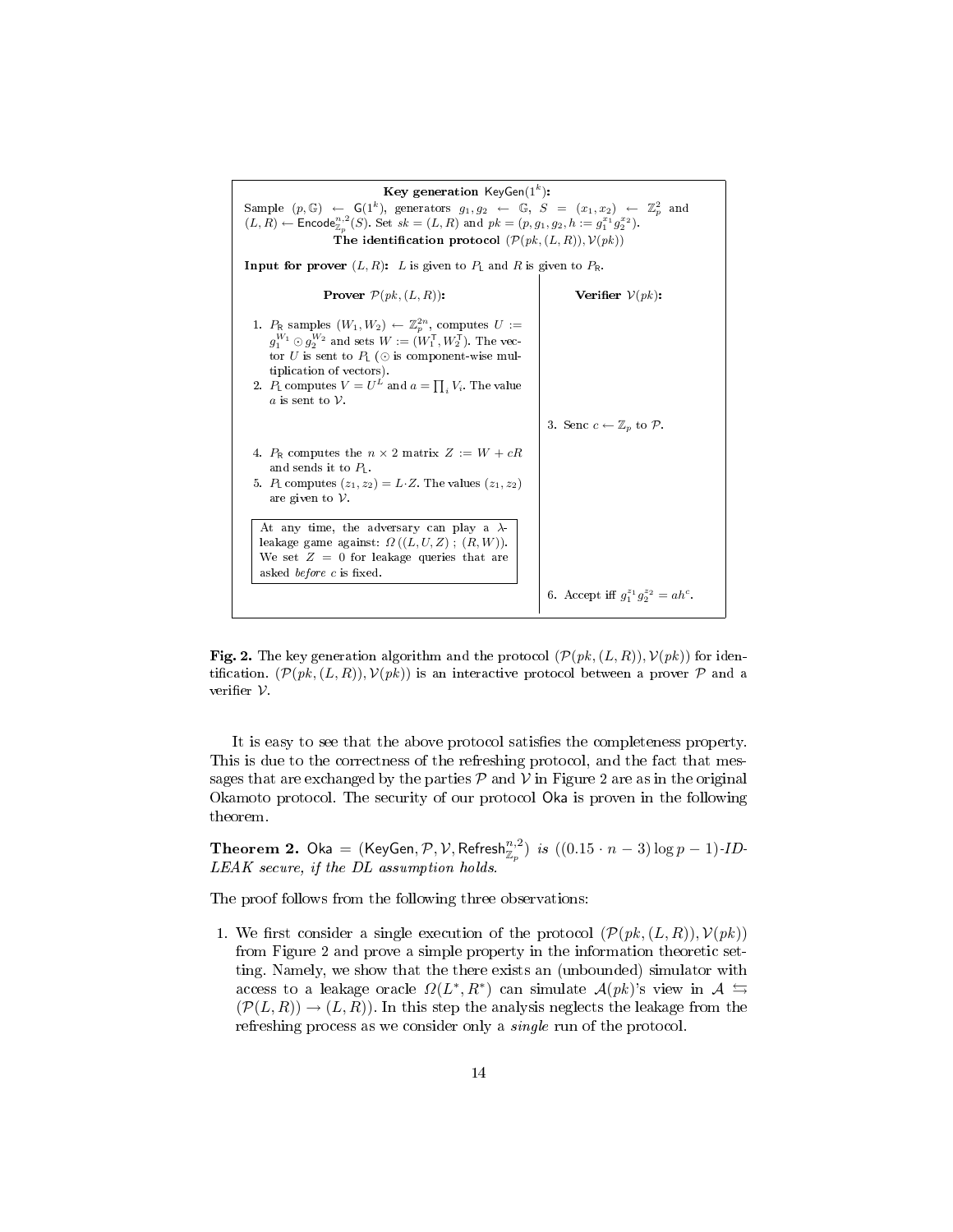- 2. We next consider the setting where unbounded  $A$  runs in many iterations of  $\mathcal{A} \leftrightarrows (\mathcal{P}(L^i,R^i)) \to (L^{i+1},\bar{R}^{i+1})),$  where we also take into account that the refreshing of  $(L^i, R^i)$  leaks information. We will combine our results from the last section with the simulator defined in 1 to show that *any* unbounded adversary will only learn a negligible amount of information about the secret key.
- 3. Finally, we will argue why this proves the ID-Leak security of our scheme. To this end, we rely on a recent result of Dodis et al. [2], which shows security of the original Okamoto scheme for keys sampled from a high average minentropy source.

Leakage Resilient Signatures It is well known fact that the Okamoto identification protocol can be turned into a signature scheme using the Fiat-Shamir heuristic. Similarly, we can turn the scheme from Figure 2 into a leakage resilient signature scheme which can be proven secure against continuous leakage attacks in the random oracle model under the DL assumption.

## 5 Leakage Resilient Encryption

In this section, we construct an efficient encryption schemes that is secure against continuous leakage attacks. Our construction is based on a variant of the ElGamal cryptosystem and is proven secure against adaptive chosen message and leakage attacks (CCLA2) in the Random Oracle model.

#### 5.1 Definitions

For security parameter k a public-key encryption scheme  $PKE = (KeyGen, Enc,$ Decr) consists of three PPT algorithms.

- $(- (pk, sk) \leftarrow \text{KeyGen}(1^k)$ : It outputs a valid public/secret key pair.
- $-c \leftarrow \text{Enc}(pk, m)$ : That is, a probabilistic algorithm that on input some message m and the public key pk outputs a ciphertext  $c = \text{Enc}(pk, m)$ .
- $m = \text{Decr}(sk, c)$ : The decryption algorithm takes as input the secret key sk and a ciphertext c such that for any m we have  $m = \text{Decr}(sk, \text{Encr}(pk, m)).$

To define security we allow the adversary to query the decryption oracle on some chosen ciphertext c, and additionally allow him to obtain a bounded amount of leakage from the decryption process. This may be repeated many times, hence, eventually the adversary may learn a large amount of information. Formally, we define security against adaptive chosen ciphertext and leakage attacks (IND-CCLA2 security) as follows.

## Definition 3 (Security against Chosen Ciphertext Leakage Attacks

(CCLA2-secure)). Let  $k \in \mathbb{N}$  be the security parameter. A public-key encryption scheme PKE = (KeyGen, Encr, Decr) is  $\lambda(k)$ -IND-CCLA2 secure if for any  $PPT \lambda(k)$ -limited adversary A the probability that the experiment below outputs 1 is at most  $1/2 + negl(k)$ .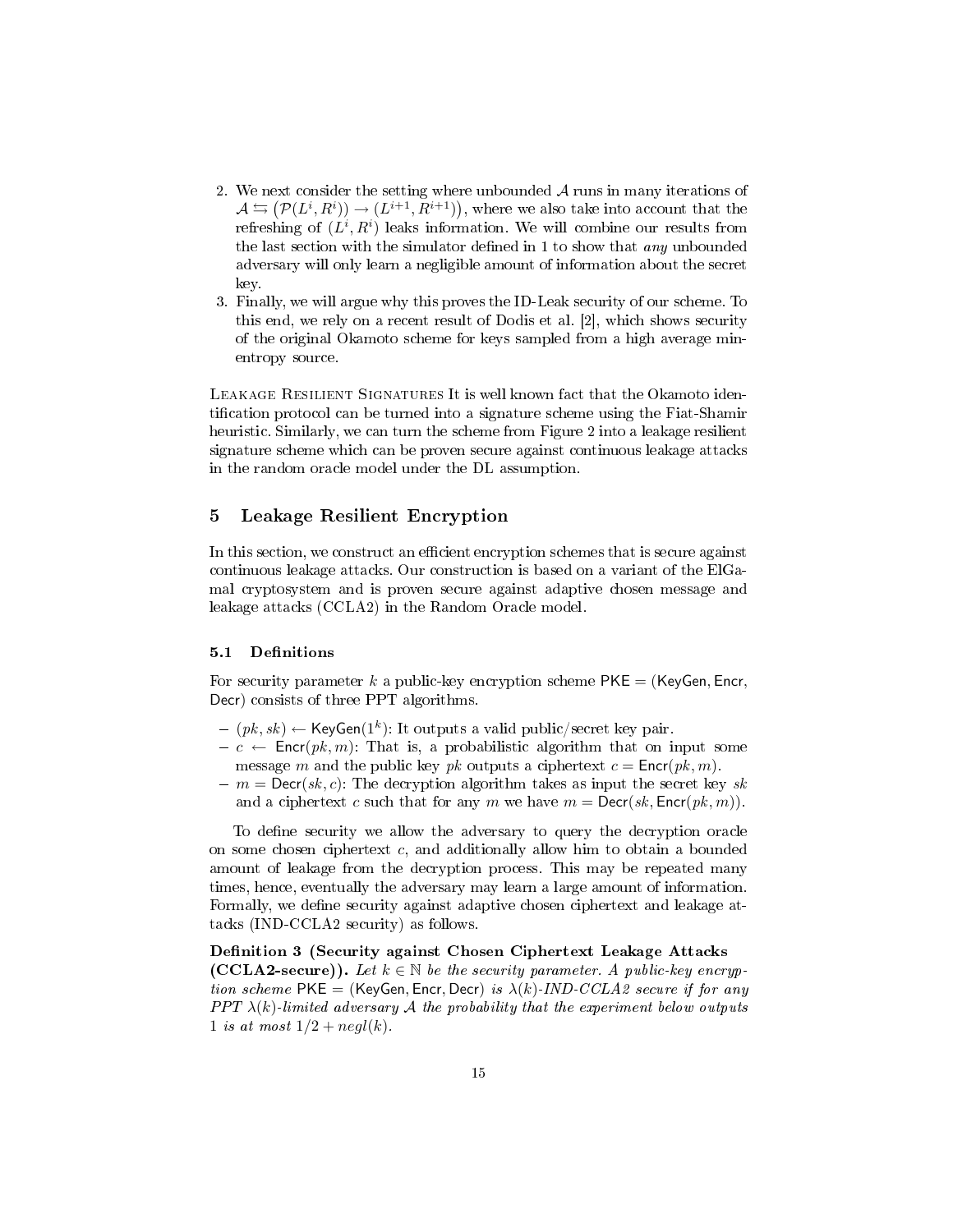- 1. Sample  $b \leftarrow \{0,1\}$  and  $(pk, sk) \leftarrow \text{KeyGen}(1^k)$ . Give pk to A.
- 2. Repeat until  $\mathcal{A}(1^k)$  outputs  $(m_0, m_1): \mathcal{A}(1^k) \leftrightarrows (\mathsf{Decr}(sk, c) \rightarrow sk')$ , where for each decryption query c the adversary additionally retrieves up to  $\lambda(k)$  bits about the current secret state sk. Set the key for the next round to  $sk := sk'$ .
- 3. The challenger computes  $c^* \leftarrow \text{Encr}(pk, m_b)$  and gives it to A.
- 4. Repeat until  $\mathcal{A}(1^k)$  outputs  $b' : \mathcal{A}(1^k) \nightharpoonup (\widetilde{\mathsf{Decr}}(sk, c) \rightarrow sk')$ , where for each decryption query  $c \neq c^*$  the adversary additionally retrieves up to  $\lambda(k)$  bits about the current secret state sk. Set the key for the next round to  $sk := sk'$ . 5. If  $b = b'$  then output 1; otherwise output 0.

The weaker notion of CCLA1-security can be obtained by omitting Step 4 in the experiment above.

#### 5.2 Efficient IND-CCLA2-secure Encryption

An important tool of our encryption scheme is a simulation-sound (SS) NIZK. Informally, a NIZK proof system is said to be simulation sound, if any adversary has negligible advantage in breaking soundness (i.e., forging an accepting proof for an invalid statement), even after seeing a bounded number of proofs for  $(in)$  valid statements. We refer the reader to  $[3,29]$  for the formal definition of NIZKs and simulation soundness. SS-NIZKs can be instantiated in the common random string model using the Groth-Sahai proof system [18] and the techniques of [17]. Unfortunately, this results into an impractical scheme. In contrast, in the random oracle model using the Fiat-Shamir heuristic [14] simulation soundness can be achieved efficiently. In particular, it has been proven in  $[1]$  that the standard Chaum-Pedersen protocol [6] for proving equivalence of discrete logarithms can be turned into a SS-NIZK using the Fiat-Shamir heuristic. Let in the following (Prov, Ver) denote such a non-interactive proof system for proving the equivalence of discrete logarithms.

Our scheme can be viewed as a leakage-resilient implementation of the following simple variant of the ElGamal encryption scheme using the above simulation sound NIZK. Let  $g_1, g_2$  be two generators of a prime order p group G. Let  $sk = (x_1, x_2) \in \mathbb{Z}_p^2$  be the secret key and  $pk = (g_1, g_2, h = g_1^{x_1} \cdot g_2^{x_2})$  the public key. To encrypt a message  $m \in \mathbb{G}$ , pick uniformly  $r \leftarrow \mathbb{Z}_p$  and compute  $c = (u := g_1^r, v := g_2^r, w := h^r m, \pi)$ , where  $\pi := \mathsf{Prov}(u, v, r)$  is a NIZK proof of  $\log_{g_1}(u) = \log_{g_2}(v)$ . To decrypt  $c = (u, v, w, \pi)$ , verify the NIZK, and if it  $\text{accepts}, \text{output } w \cdot (u^{-x_1} \cdot v^{-x_2}).$ 

It can easily be shown that this scheme achieves standard CCA2 security in the RO model. In this section, we will show how to *implement* this scheme such that it remains secure even if the decryption continuously leaks information. Similar to our transformation of the Okamoto scheme, we store the secret key  $(x_1, x_2)$  as  $(L, R) \leftarrow$  Encode<sup>n<sub>,2</sub></sup> $(x_1, x_2)$  and implement the computation of the decryption process as a two-party protocol run between  $P_1(L)$  and  $P_R(R)$ . The protocol for key generation and decryption is given in Figure 3. Finally, we will combine the protocol from Figure 3 with our refreshing protocol from Section 3 to construct an encryption scheme  $\mathsf{PKE} = (\mathsf{KeyGen}, \mathsf{Encr}, \mathsf{Decr}, \mathsf{Refresh}_{\mathbb{Z}_p}^{n,2})$  that is CCLA2 secure.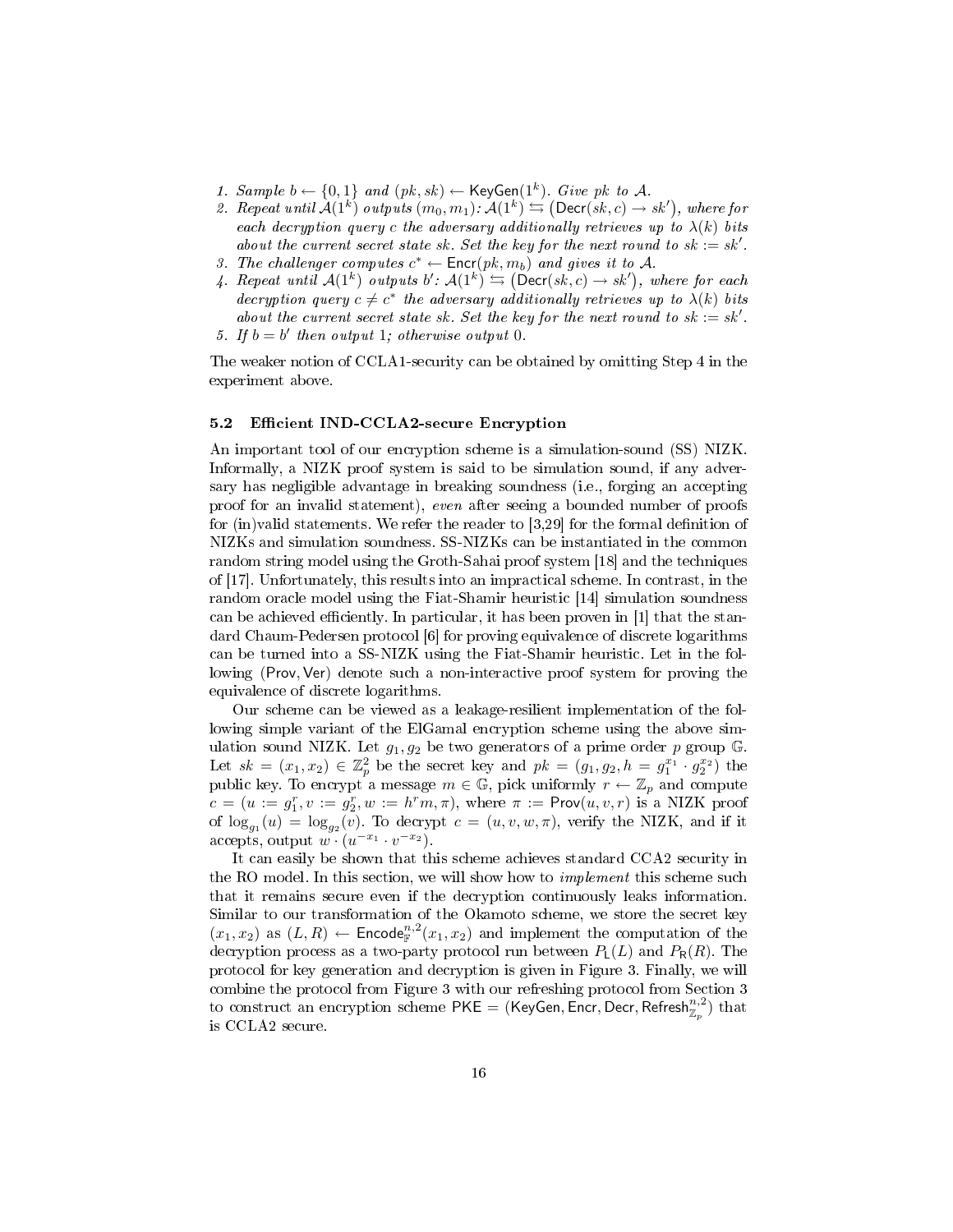${\bf Key \,\, generation} \,\, KeyGen(1^k)$ : Let  $(p, \mathbb{G}) \leftarrow G(1^k)$ ,  $g_1, g_2 \leftarrow \mathbb{G}$ ,  $S = (x_1, x_2) \leftarrow \mathbb{Z}_p^2$  and  $(L, R) \leftarrow$  Encode $_{\mathbb{Z}_p}^{n,2}(S)$ . Let  $sk = (L, R)$  and  $pk = (p, g_1, g_2, h := g_1^{x_1} g_2^{x_2})$ . Encryption  $\text{Encr}(pk, m)$ : Sample  $r \leftarrow \mathbb{Z}_p$  uniformly at random and compute  $c = (u := g_1^r, v :=$  $g_2^r, w := h^r m$ ). Run the NIZK prover Prov $(u, v, r)$  to obtain a proof  $\pi$  for  $\log_{g_1}(u) = \log_{g_2}(v)$ . Return  $(c, \pi)$ . The protocol for decryption  $Decr(sk, c)$ : Input for decryption  $sk := (L, R)$ : L is given to  $P_L$  and R is given to  $P_R$ . Both parties obtain c and parse it as  $(u, v, w, \pi)$ . If  $\text{Ver}(u, v, \pi) = reject$  then abort; otherwise proceed as follows: 1.  $P_R$  computes the vector  $U := u^{R_1} \odot v^{R_2}$ . U is sent to  $P_L$  ( $\odot$  denotes componentwise multiplication of vectors). 2.  $P_{\text{L}}$  computes  $V = U^{-L}$  and outputs  $w \prod_i V_i$ . Notice that we can omit the leakage from the verification of the NIZK as it only includes publicly known values. At any time, the adversary can play a λ-leakage game against:  $Ω((L, U); R)$ .

Fig. 3. Our public-key encryption scheme PKE.

The security analysis follows the outline given in the last section. We first show that the leakage from a single decryption query can be simulated in a perfect way with just access to a leakage oracle  $\Omega(L^*, R^*)$ . For this simulation to go through, we require that an adversary can only observe leakage from operations that involve the secret key, if the decryption oracle is queried on a valid ciphertexts. We call a ciphertext *valid*, if  $\log_{g_1}(u) = \log_{g_2}(v)$  holds. Notice that this is also the reason why we need NIZKs and cannot use the standard techniques to get  $\text{CCA1/2}$  security based on hash proof systems. In the next step, we show that even when the adversary can continuously obtain leakage from the decryption, he will not be able to learn information about the encoded secret key. To this end, we will combine the scheme from Figure 3 with our refreshing protocol Refresh $_{\mathbb{Z}_p}^{n,2}$ . In the following theorem, we show IND-CCLA2 security of our scheme.

**Theorem 3.** PKE is  $(0.15 \cdot n \log p - 1)$ -*IND-CCLA2 secure in the random oracle* model, if the DDH assumption holds.

# 6 A General Paradigm for Leakage-Resilient Cryptographic Schemes

In the last sections, we proposed leakage-resilient implementations of standard cryptographic schemes. Namely, we showed how to implement the standard Okamoto identification scheme and a variant of the ElGamal encryption scheme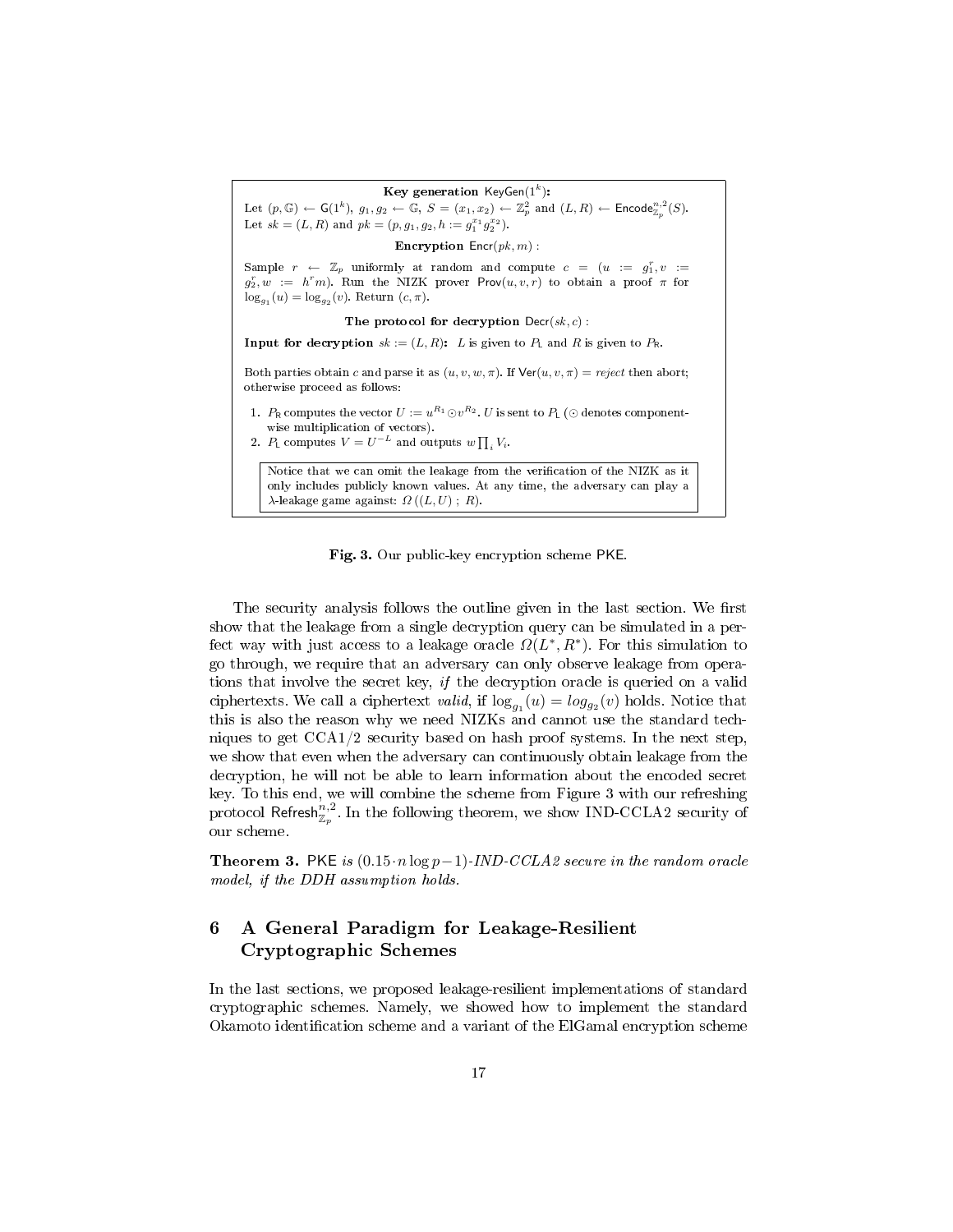such that they satisfy strong security guarantees even under continuous leakage attacks. The security proof of both schemes relied on very similar observations, namely:

- 1. The underlying cryptographic scheme (e.g., the Okamoto scheme or the El-Gamal variant) computes only a linear function of the secret key. Notice that in the examples of the last section the linear function was computed in the exponen. This is not a problem as long as the computation can be carried out efficiently. This was indeed the case for the schemes of the last sections.
- 2. The secret key is hidden information theoretically even given the protocol transcript that an adversary obtains when interacting with the underlying cryptographic scheme. In the protocols from the last section, for instance, the secret key  $(x_1, x_2)$  was information theoretically hidden even given the corresponding public key. Furthermore, for the Okamoto scheme this holds even given  $(a, z_1, z_2)$ , which were sent by the prover to the verifier.

Various other cryptographic schemes satisfy the above properties, and hence can be made secure against continuous leakage attacks. For instance, the Pedersen commitment scheme [26], which is information-theoretically hiding and at the same time only requires to compute a linear function of its secrets.<sup>4</sup> Another example of the above paradigm is a variant of the linear Cramer-Shoup cryptosystem as presented in [30]. Notice that as in the encryption scheme from Section 5, this requires to use as a check for the validity of the ciphertexts a NIZK proof system. One can instantiate such a NIZK in the standard model using the Groth-Sahai proof system  $[18]$ . This gives us an efficient CCLA1-secure public-key encryption scheme in the standard model, and a rather inefficient CCLA2-secure scheme using the extensions of [17]. We suggest that many other standard cryptographic schemes can be proven secure following the ideas that were presented in this paper.

Acknowledgments. The authors are grateful to Francesco Davi, Yevgeniy Dodis, Krzysztof Pietrzak, Leonid Reyzin and Daniele Venturi for helpful discussions on the problem of leakage-resilient refreshing.

## References

- 1. Michel Abdalla, Xavier Boyen, Céline Chevalier, and David Pointcheval. Distributed public-key cryptography from weak secrets. In Public Key Cryptography, pages 139-159, 2009.
- 2. Joël Alwen, Yevgeniy Dodis, and Daniel Wichs. Leakage-resilient public-key cryptography in the bounded-retrieval model. In  $CRYPTO$ , pages 36-54, 2009.
- 3. Manuel Blum, Paul Feldman, and Silvio Micali. Non-interactive zero-knowledge and its applications (extended abstract). In  $STOC$ , pages 103-112, 1988.
- 4. Elette Boyle, Gil Segev, and Daniel Wichs. Fully leakage-resilient signatures. In  $EUROCRPT$ , pages 89-108, 2011.

<sup>4</sup> Notice that we computed a Pedersen commitment as part of the prover's protocol in our implementation of the Okamoto scheme.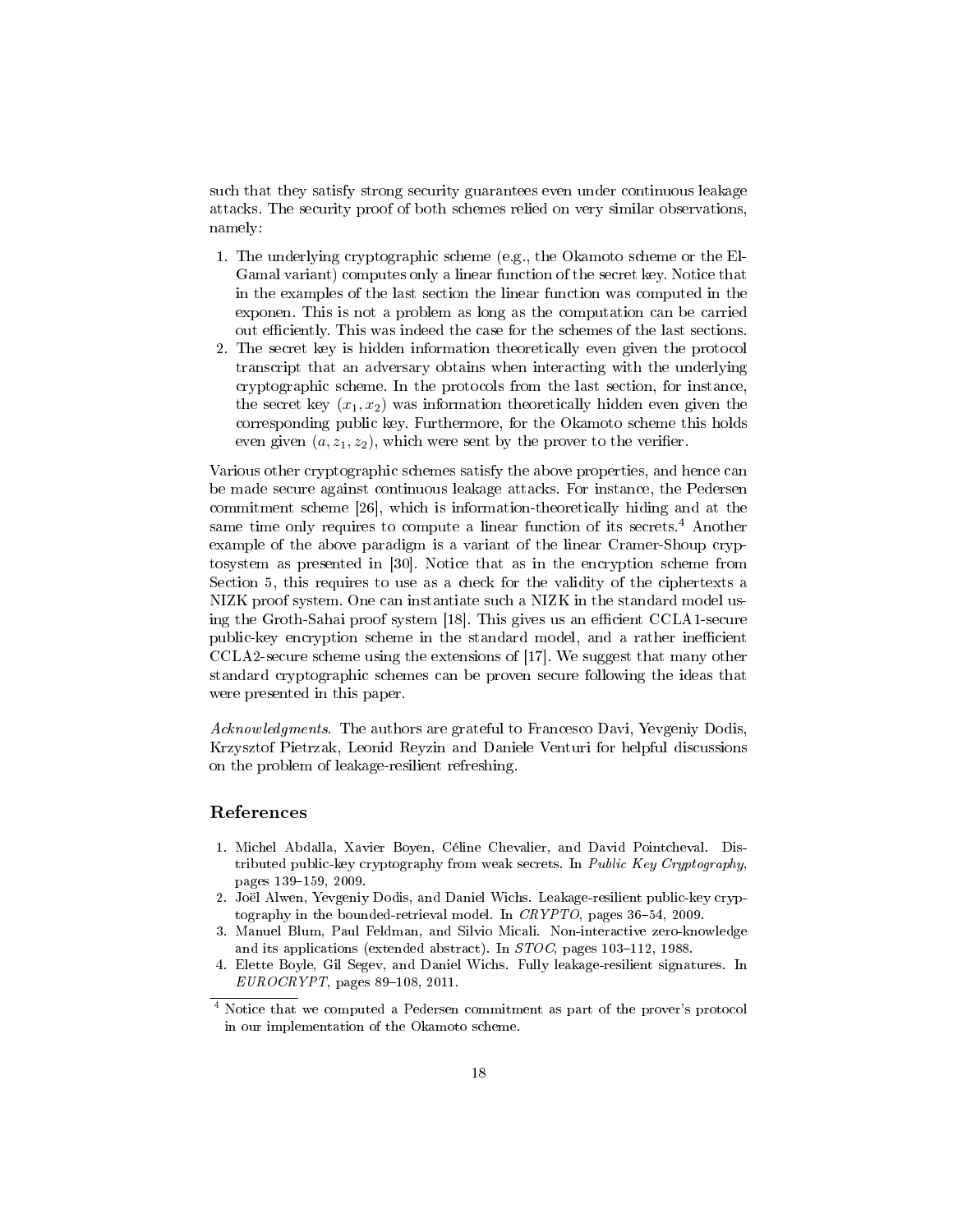- 5. Zvika Brakerski, Yael Tauman Kalai, Jonathan Katz, and Vinod Vaikuntanathan. Overcoming the hole in the bucket: Public-key cryptography resilient to continual memory leakage. In  $FOCS$ , pages 501-510, 2010.
- 6. David Chaum and Torben P. Pedersen. Wallet databases with observers. In  $CRYPTO$ , pages 89-105, 1992.
- 7. Benny Chor and Oded Goldreich. Unbiased bits from sources of weak randomness and probabilistic communication complexity. SIAM J. Comput.,  $17(2):230-261$ , 1988.
- 8. Francesco Davì, Stefan Dziembowski, and Daniele Venturi. Leakage-resilient storage. In  $SCN$ , volume 6280 of *Lecture Notes in Computer Science*, pages 121-137. Springer, 2010.
- 9. Yevgeniy Dodis, Kristiyan Haralambiev, Adriana López-Alt, and Daniel Wichs. Cryptography against continuous memory attacks. In  $FOCS$ , pages 511-520, 2010.
- 10. Yevgeniy Dodis, Allison Lewko, Brent Waters, and Daniel Wichs. How to store a secret on continually leaky devices. Accepted to FOCS'11, 2011.
- 11. Stefan Dziembowski and Krzysztof Pietrzak. Leakage-resilient cryptography. In FOCS '08: Proceedings of the 49th Annual IEEE Symposium on Foundations of Computer Science, Washington, DC, USA, 2008. IEEE Computer Society.
- 12. Sebastian Faust, Eike Kiltz, Krzysztof Pietrzak, and Guy N. Rothblum. Leakageresilient signatures. In  $TCC$  2010, volume 5978 of LNCS, pages 343-360. Springer, 2010.
- 13. Sebastian Faust, Tal Rabin, Leonid Reyzin, Eran Tromer, and Vinod Vaikuntanathan. Protecting circuits from leakage: the computationally-bounded and noisy cases. In  $EUROCRYPT$ , pages 135-156, 2010.
- 14. Amos Fiat and Adi Shamir. How to prove yourself: Practical solutions to identification and signature problems. In  $CRYPTO$ , pages 186-194, 1986.
- 15. Shafi Goldwasser, Yael Tauman Kalai, and Guy N. Rothblum. One-time programs. In CRYPTO 2008, volume 5157 of LNCS, pages 39–56. Springer, 2008.
- 16. Shafi Goldwasser and Guy N. Rothblum. Securing computation against continuous leakage. In  $CRYPTO$ , pages 59-79, 2010.
- 17. Jens Groth. Simulation-sound nizk proofs for a practical language and constant size group signatures. In  $ASIACRYPT$ , pages 444-459, 2006.
- 18. Jens Groth and Amit Sahai. Efficient non-interactive proof systems for bilinear groups. In  $EUROCRYPT$ , pages 415-432, 2008.
- 19. Yuval Ishai, Amit Sahai, and David Wagner. Private Circuits: Securing Hardware against Probing Attacks. In CRYPTO, pages 463-481, 2003.
- 20. Ali Juma and Yevgeniy Vahlis. Protecting cryptographic keys against continual leakage. In  $CRYPTO$ , pages 41-58, 2010.
- 21. Eike Kiltz and Krzysztof Pietrzak. Leakage resilient elgamal encryption. In ASI- $ACRYPT$ , pages 595-612, 2010.
- 22. Allison Lewko, Mark Lewko, and Brent Waters. Achieving leakage resilience through dual system encryption. to appear at TCC 2011, 2011.
- 23. Allison Lewko, Mark Lewko, and Brent Waters. How to leak on key updates. to appear at STOC 2011, 2011.
- 24. Silvio Micali and Leonid Reyzin. Physically observable cryptography (extended abstract). In Moni Naor, editor, TCC, volume 2951 of Lecture Notes in Computer  $Science$ , pages  $278-296$ . Springer, 2004.
- 25. Tatsuaki Okamoto. Provably secure and practical identification schemes and corresponding signature schemes. In  $CRYPTO$ , pages 31-53, 1992.
- 26. Torben P. Pedersen. Non-interactive and information-theoretic secure veriable secret sharing. In  $CRYPTO$ , pages 129-140, 1991.